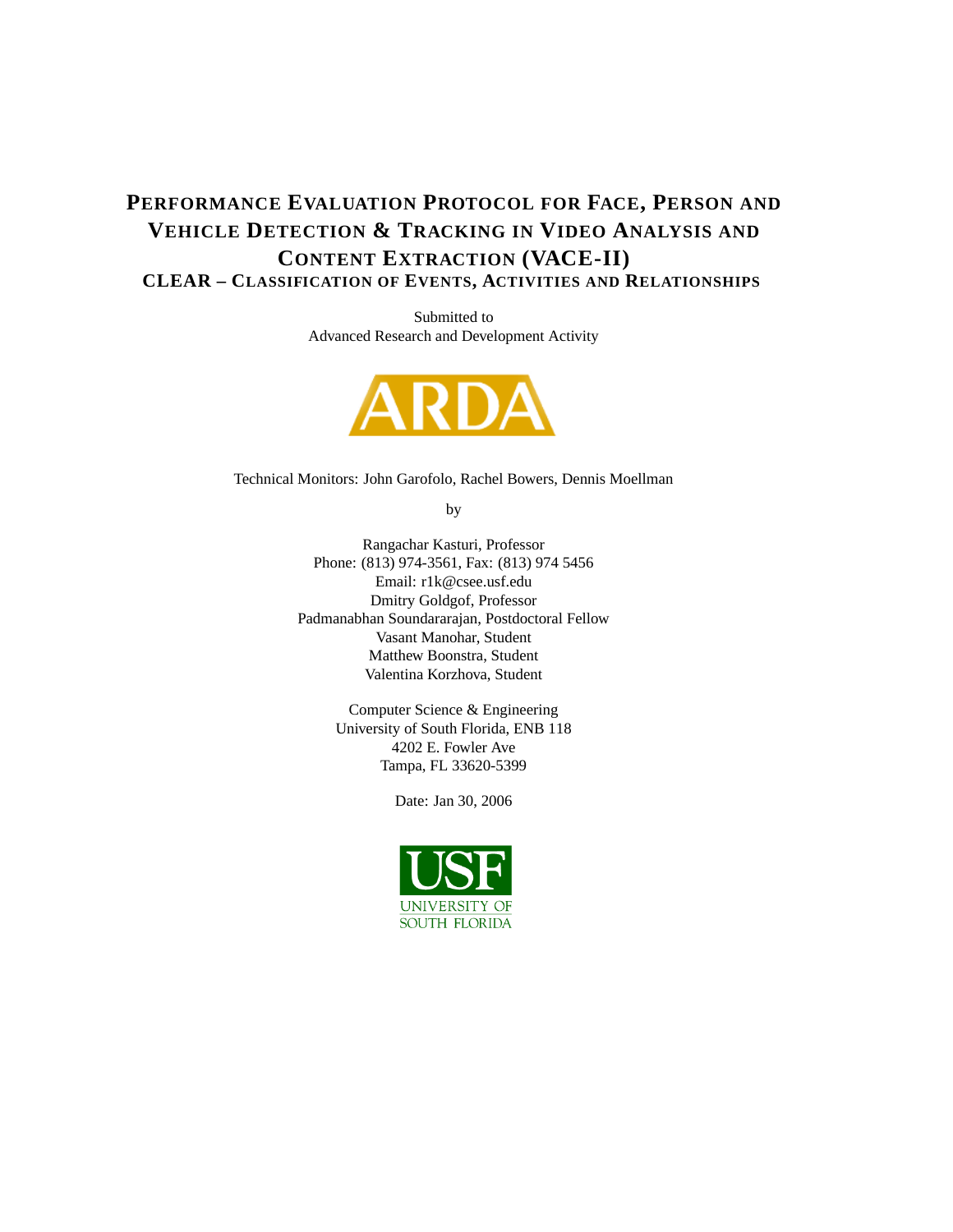## **Contents**

| 1            | <b>Introduction</b><br>1                                                                                                                                                                                                                          |                                                |  |
|--------------|---------------------------------------------------------------------------------------------------------------------------------------------------------------------------------------------------------------------------------------------------|------------------------------------------------|--|
| $\mathbf{2}$ | <b>Face Detection Task</b>                                                                                                                                                                                                                        | 1                                              |  |
| 3            | <b>Face Tracking Task</b>                                                                                                                                                                                                                         | 1                                              |  |
| 4            | <b>Person Detection Task</b><br>4.1<br>4.2                                                                                                                                                                                                        | $\overline{2}$<br>2<br>3                       |  |
| 5            | <b>Person Tracking Task</b><br>5.1<br>5.2                                                                                                                                                                                                         | $\overline{\mathbf{4}}$<br>$\overline{4}$<br>5 |  |
| 6            | <b>Moving Vehicle Detection Task</b><br>6.1                                                                                                                                                                                                       | 6<br>6                                         |  |
| 7            | <b>Moving Vehicle Tracking Task</b>                                                                                                                                                                                                               | 6<br>6                                         |  |
| 8            | <b>Scope</b><br>8.1<br>8.2<br>8.3                                                                                                                                                                                                                 | 7<br>$\overline{7}$<br>8<br>8                  |  |
| 9            | <b>Performance Assessment</b><br>9.1<br>9.2                                                                                                                                                                                                       | 8<br>9<br>9                                    |  |
|              | 10 Performance Measures for Point Definitions of Person<br>10.1 Sequence Frame Detection Accuracy–Distance (SFDA-D) for Frame based Detection Task<br>10.2 Sequence Tracking Detection Accuracy-Distance (STDA-D) Measure for Object based Track- | 9<br>10<br>10<br>11<br>11                      |  |
|              | 11 VACE Performance Measures for Box Definitions of People and Vehicle<br>11.1 Sequence Frame Detection Accuracy (SFDA) Measure for Frame Based Detection Task<br>11.2 Average Tracking Accuracy (ATA) Measure for Object Based Tracking Task     | 12<br>12<br>12<br>13<br>14<br>15<br>16         |  |
|              | 12 New Performance Measures for the CLEAR Evaluations                                                                                                                                                                                             | 17<br>17<br>17<br>18<br>18<br>18<br>18         |  |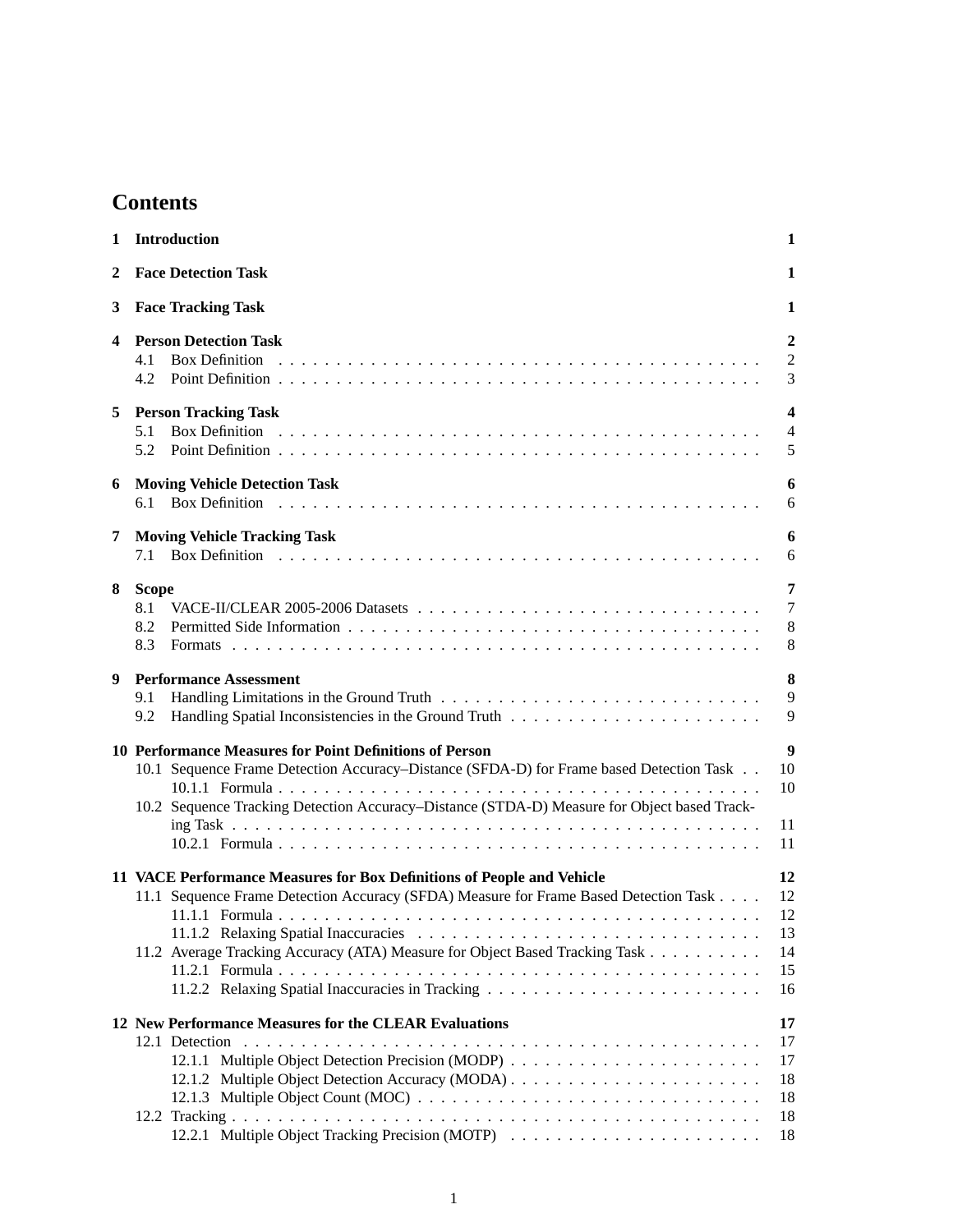| <b>13 Reference Annotations</b>   | 19             |
|-----------------------------------|----------------|
| 14 System Input/Output            | 19<br>19<br>20 |
| 15 Required System Information    | 21<br>21<br>22 |
| <b>16 Submission Instructions</b> | 22             |
| 17 Score Reporting                | 23             |
| A APPENDIX: Matching Strategies   | 24             |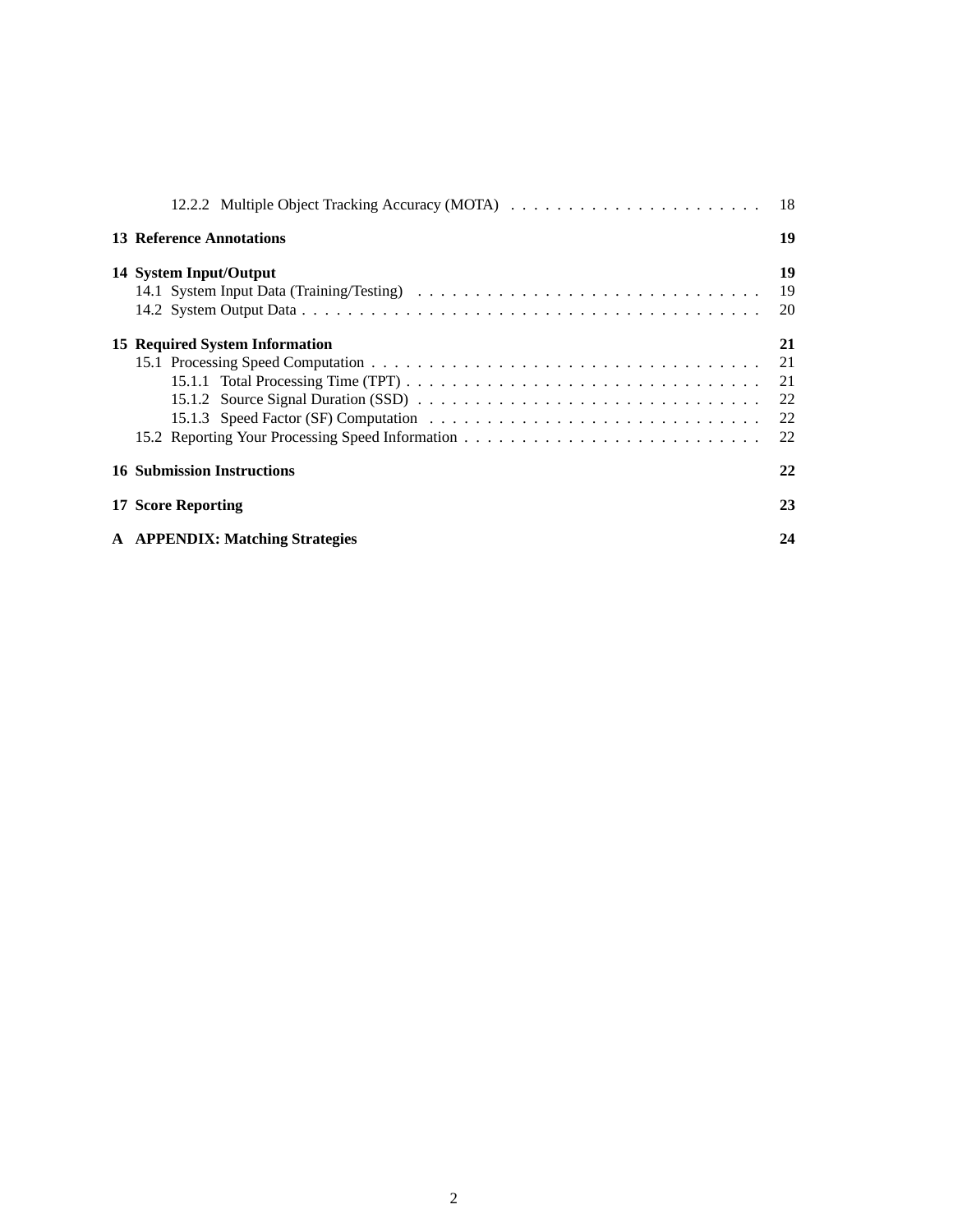# **List of Figures**

| $\overline{1}$ |                                                                                                  |  |
|----------------|--------------------------------------------------------------------------------------------------|--|
| 2              | (a) FDA-D = 1.0, System Output is perfectly aligned with the Ground truth objects. (b) FDA-      |  |
|                | $D = 0.958$ , Special case where the ground truth is close-by and system outputs are not aligned |  |
|                |                                                                                                  |  |
| $\mathcal{E}$  | (a) FDA-D = 0.825, False Alarms (b) FDA-D = 0.737, Missed Detects. 11                            |  |
| $\overline{4}$ |                                                                                                  |  |
| -5.            |                                                                                                  |  |
| 6              |                                                                                                  |  |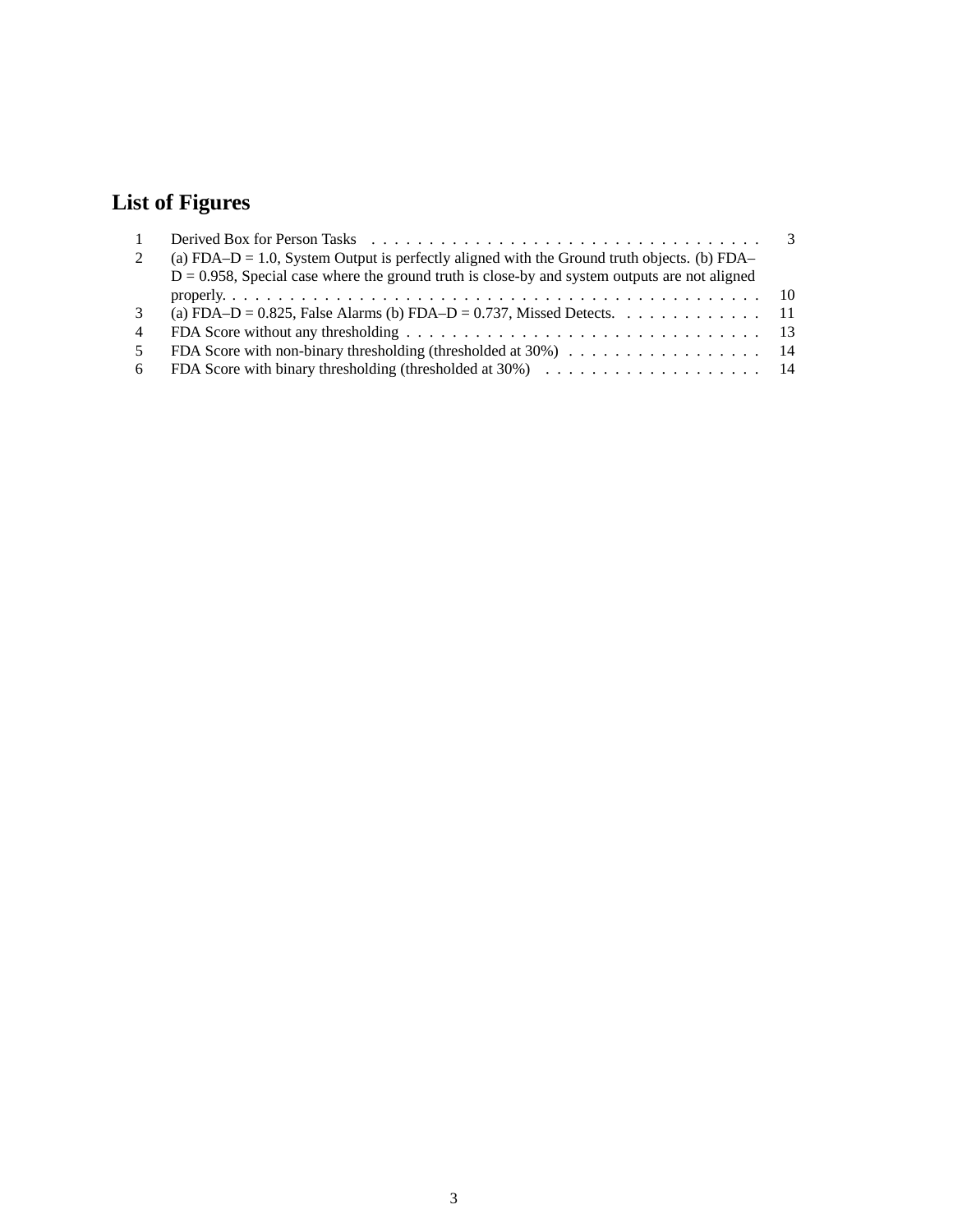## **List of Tables**

| 2 Task versus Domain Support Matrix ( $-$ No, Y = Yes, ? = Unsure). 7 |  |
|-----------------------------------------------------------------------|--|
|                                                                       |  |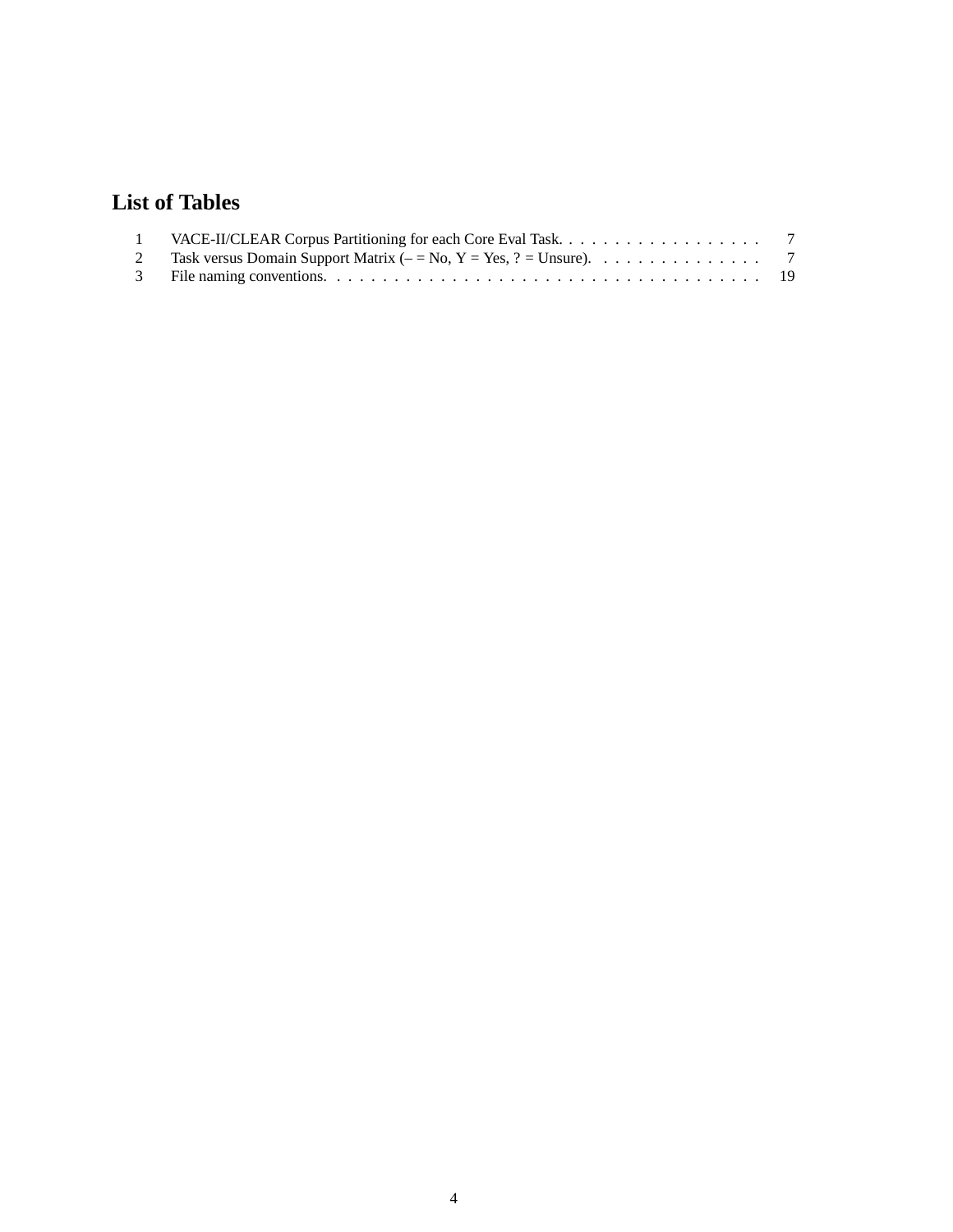## **1 Introduction**

This evaluation focuses on a set of technologies to detect and track specific object types in video. These technologies are termed *core* technologies since it is believed that they will form the basis for a variety of useful extraction applications and will serve as important low-level components for higher-level event recognition technologies. While these technologies are not necessarily *atomic* from a technology point of view, the tasks they seek to address are relatively atomic in-terms of human annotation. Thus, a balance has been struck between issues in creation of reliable reference annotations and core task definitions. This evaluation does not seek to address all core tasks which might be of importance, rather priority is placed on tasks which can be viewed as important to more that one of the challenge domains and which would be critical for several possible application areas.

## **2 Face Detection Task**

The goal of the face detection task is to identify the faces in each frame. The faces are to be identified by bounding boxes as defined in the annotation guidelines document [4]. Note that these boxes are to be oriented to the angle of the face as it appears relative to the frame.

Since this is a frame-based task, the performance of the task will be scored at the frame level and will be based on how accurate the system output boxes align with respect to the ground truth. The system output tags must be generated according to the rules specified in the annotation guidelines and are to be formatted as described in Sec 8.3. Faces which are annotated as *difficult to annotate consistently* by the annotators will not be evaluated. The performance of the task will be scored using the Multiple Object Detection Accuracy (MODA) and Multiple Object Detection Precision (MODP) measures described in Sec 12.1.

For this particular task, these tags will include:

- 1. Video filename.
- 2. Object id (unique for the frame).
- 3. BBox location parameters for the upper left corner, height and width
- 4. If BBox size and position remains constant, can include this as a framespan.
- 5. Special exception tags in the reference:
	- (a) DCF if *crowded* faces.

the specific *object* attributes that the evaluations will include are:

- 1. Visible =  $TRUE$
- 2. Synthetic = FALSE
- 3. Headgear = FALSE
- 4. Ambiguity  $= 0$

## **3 Face Tracking Task**

The goal of the face tracking task is to identify the faces in each frame and track them throughout the given sequence. This is similar to the face detection task. However, the ID assigned by the system to each detected object must be used to uniquely identify the object across all frames in the sequence. As with the face detection task, the face are to be identified by bounding boxes as defined in the annotation guidelines document [4] and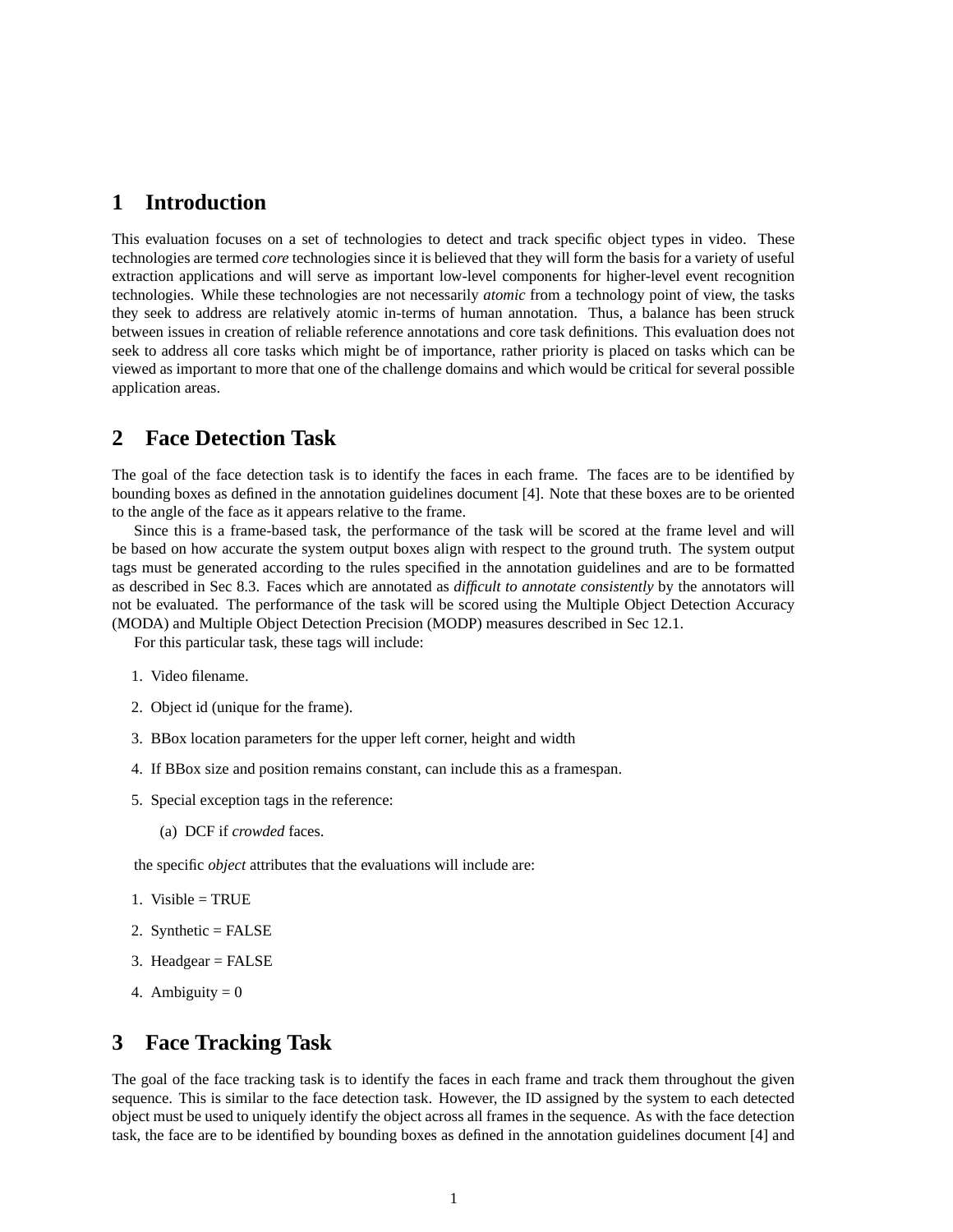the same rules apply to the generation of the boxes as the face detection task. However, once a system identifies an object, it must be correctly identified with the same Object ID across frames to be scored as correct.

Since this is a sequence-based task, the scoring will be performed at the sequence level. The performance of the task will be scored using the MOTA and MOTP measures described in Sec 12.2.

For this particular task, these tags will include:

- 1. Video filename.
- 2. Object id.
- 3. BBox location parameters for the upper left corner, height and width
- 4. If BBox size and position remains constant, can include this as a framespan.
- 5. Special exception tags in the reference:
	- (a) DCF if *crowded* faces.

the specific *object* attributes that the evaluations will include are:

- 1. Visible  $=$  TRUE
- 2. Synthetic = FALSE
- 3. Headgear = FALSE
- 4. Ambiguity  $= 0$

## **4 Person Detection Task**

The goal of the person detection task is to identify the person in each frame. The person will be identified and evaluated based on the resolution of the data at hand. In other words, the definition of a person is not the same in different domains, the specific conditions of which can be referred to in the annotation guidelines document [4].

### **4.1 Box Definition**

In *Meeting Room* domains where the resolution of the person is detailed enough, the person will be identified keeping into account the head and torso aspects of each person while annotating. In *Surveillance* domains, we annotate the full extent of the person (completely enclosing the person). Refer to the annotation guidelines document [4] for specific annotation details about how the head area and the torso area is marked. This annotation document will also specify when this definition applies to annotate the person. The reason to choose the Box definition is that for this year we decided arbitrarily that the ellipse shape can model the shape of head and the Box shape can model the head, torso and leg regions as a whole. Additionally the annotation complexity is also reduced as opposed to annotating individual body parts of the person. For the evaluation since this is at a frame level and is an approximation of area, the MODA and MODP measures as described in Section 12.1 will be used. The scoring is proportional to the (thresholded) area overlap between the system output and the ground truth. The system output tags must be generated according to the rules specified in the annotation guidelines and are to be formatted as described in Section 8.3. For this particular task and representation, these tags will include:

- 1. Video filename.
- 2. Object ID (unique for the frame).
- 3. Box parameters.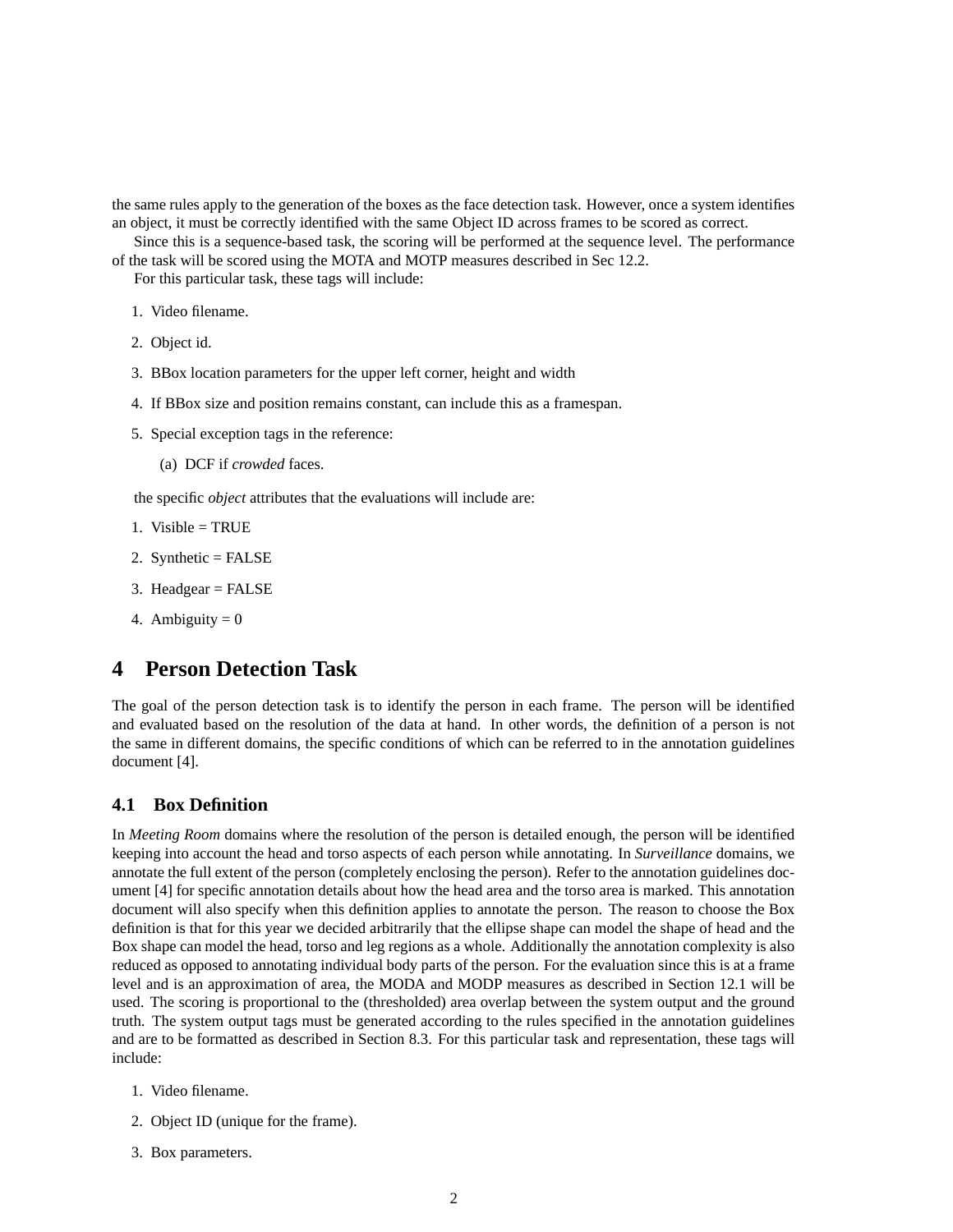

Figure 1: Derived Box for Person Tasks

- 4. Special exception tags in the reference:
	- (a) DCF if crowd.

the specific *object* attributes (in Meeting Room domains) that the evaluations will include are:

- 1. Visible  $=$  TRUE
- 2. Occlusion = FALSE
- 3. Headgear = FALSE
- 4. Ambiguity = FALSE

For meeting rooms, we decided to use a single *derived* box from the annotations as reference instead of using the individual components of head and torso. Fig 1 explains how this derived box is computed. In the Figure,  $(w_h, h_h)$  represents the width and the height of the head ellipse,  $(w_t, h_t)$  represents the width and height for the torso box  $\&$  ( $w_d$ ,  $h_d$ )the width and height of the *derived* box.

the specific *object* attributes (in Surveillance domains) that the evaluations will include are:

- 1. Present  $=$  TRUE
- 2. Occlusion = FALSE
- 3. Synthetic = FALSE
- 4. Ambiguity = FALSE
- 5. Mobility = MOBILE *or* STATIONARY

#### **4.2 Point Definition**

In domains (for example, UAV) where the resolution is low, the person will be identified by a minimal bounding box (or a point) and will be evaluated using the SFDA-D distance based measure as described in Section 10.1. The scoring is inversely proportional to the distance between the system output and the ground truth. For exact details on when this definition will be used to annotate the person refer to the annotation guidelines [4] document. The system output tags must be generated according to the rules specified in the annotation guidelines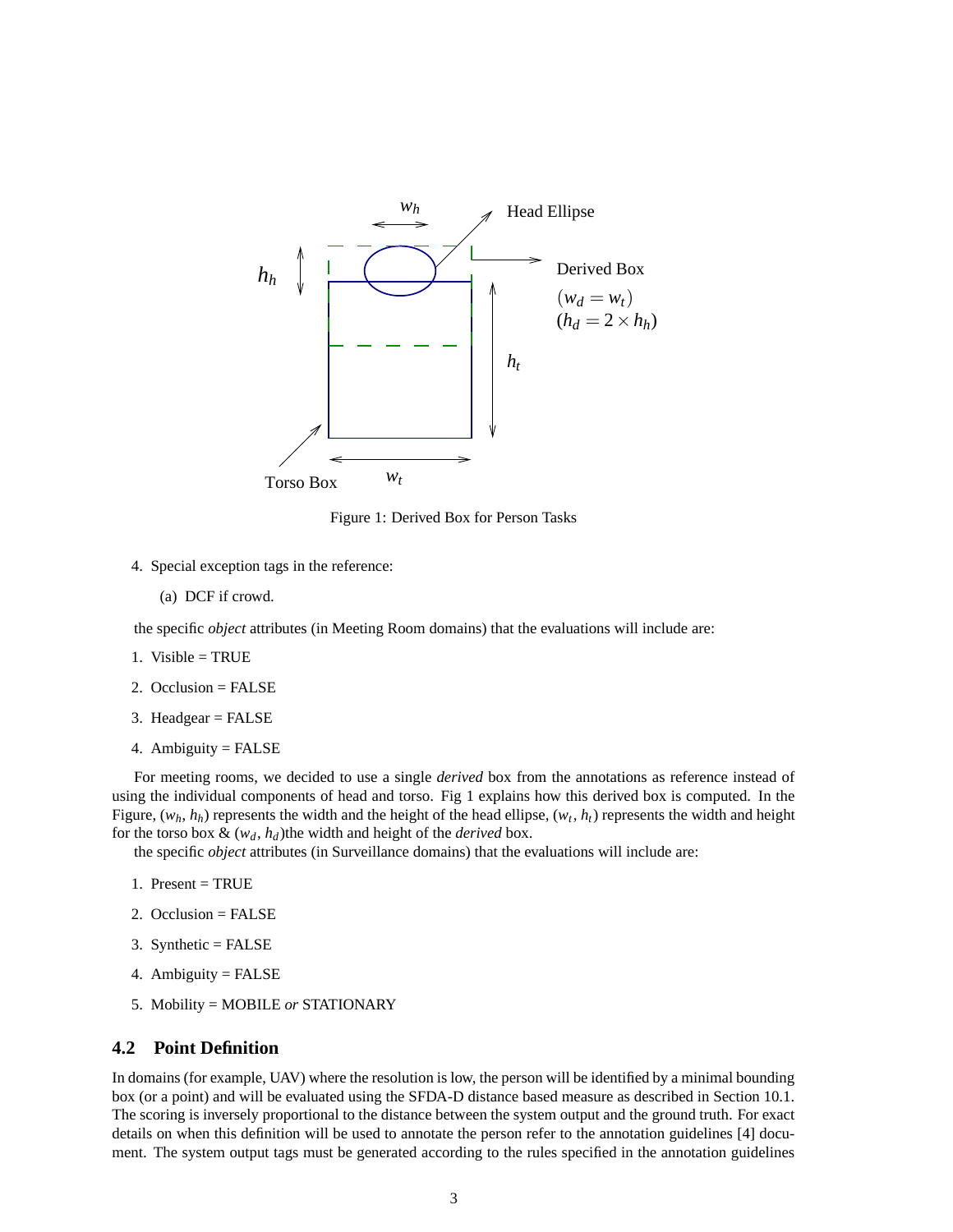and are to be formatted as described in Section 8.3. For this particular task and representation, these tags will include:

- 1. Video filename.
- 2. Object ID (unique for the frame).
- 3. Location of the point.
- 4. Special exception tags in the reference:
	- (a) DCF if crowd.

the specific *object* attributes (in UAV domains) that the evaluations will include are:

- 1. Visible  $=$  TRUE
- 2. Occlusion =  $FALSE$
- 3. Ambiguity  $=$  FALSE
- 4. Mobility = MOBILE *or* STATIONARY

## **5 Person Tracking Task**

The goal of the person tracking task is to identify and track the person in a sequence. The person will be identified and evaluated based on the resolution of the data at hand. In other words, the definition of a person is not the same in different domains, the specific conditions of which can be referred to in the annotation guidelines document [4].

### **5.1 Box Definition**

In *Meeting Room* domains where the resolution of the person is detailed enough, the person will be identified keeping into account the head and torso aspects of each person while annotating. In *Surveillance* domains, we annotate the full extent of the person (completely enclosing the person). Refer to the annotation guidelines document [4] for specific annotation details about how the head area and the torso area is marked. This annotation document will also specify when this definition applies to annotate the person. The reason to choose the Box definition is that for this year we decided arbitrarily that the ellipse shape can model the shape of head and the Box shape can model the head, torso and leg regions as a whole. Additionally the annotation complexity is also reduced as opposed to annotating individual body parts of the person. For the evaluation since this is at the sequence level and is an approximation of area, the MOTA and MODP measures as described in Section 12.2 will be used. The scoring is directly proportional to the area overlap between the system output and the ground truth. The system output tags must be generated according to the rules specified in the annotation guidelines and are to be formatted as described in Section 8.3. For this particular task and representation, these tags will include:

- 1. Video filename.
- 2. Object ID (unique for the frame).
- 3. Box parameters.
- 4. Special exception tags in the reference:
	- (a) DCF if crowd.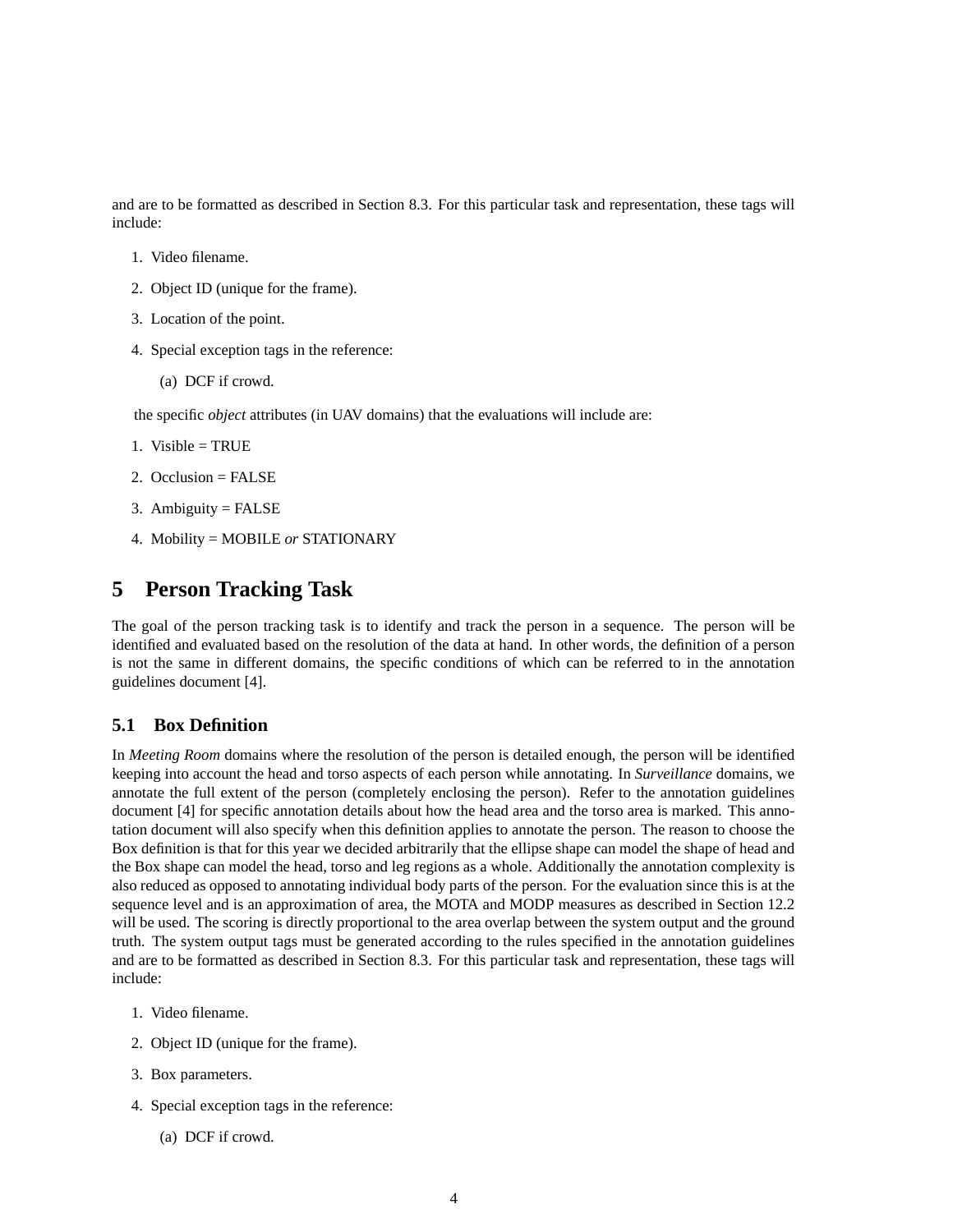the specific *object* attributes (in Meeting Room domains) that the evaluations will include are:

- 1. Visible  $=$  TRUE
- 2. Occlusion = FALSE
- 3. Headgear = FALSE
- 4. Ambiguity = FALSE

For meeting rooms, we decided to use a single *derived* box from the annotations as reference instead of using the individual components of head and torso. Fig 1 explains how this derived box is computed. In the Figure,  $(w_h, h_h)$  represents the width and the height of the head ellipse,  $(w_t, h_t)$  represents the width and height for the torso box  $\&$   $(w_d, h_d)$ the width and height of the *derived* box.

the specific *object* attributes (in Surveillance domains) that the evaluations will include are:

- 1. Present  $=$  TRUE
- 2. Occlusion = FALSE
- 3. Synthetic = FALSE
- 4. Ambiguity  $=$  FALSE
- 5. Mobility = MOBILE *or* STATIONARY

### **5.2 Point Definition**

In domains (for example, UAV) where the resolution is low, the person will be identified by a point (or a minimal bounding box) and will be evaluated using the MOTP-D (distance based with no spatial overlap) and MOTA distance based measures as described in Section 12.1 will be used. The scoring is inversely proportional to the distance between the system output and the ground truth. For exact details on when this definition will be used to annotate the person refer to the annotation guidelines [4] document. The system output tags must be generated according to the rules specified in the annotation guidelines and are to be formatted as described in Section 8.3. For this particular task and representation, these tags will include:

- 1. Video filename.
- 2. Object ID (unique for the frame).
- 3. Location of the point.
- 4. Special exception tags in the reference:
	- (a) DCF if crowd.

the specific *object* attributes (in UAV domains) that the evaluations will include are:

- 1. Visible  $=$  TRUE
- 2. Occlusion = FALSE
- 3. Synthetic = FALSE
- 4. Ambiguous = FALSE
- 5. Mobility = MOBILITY *or* STATIONARY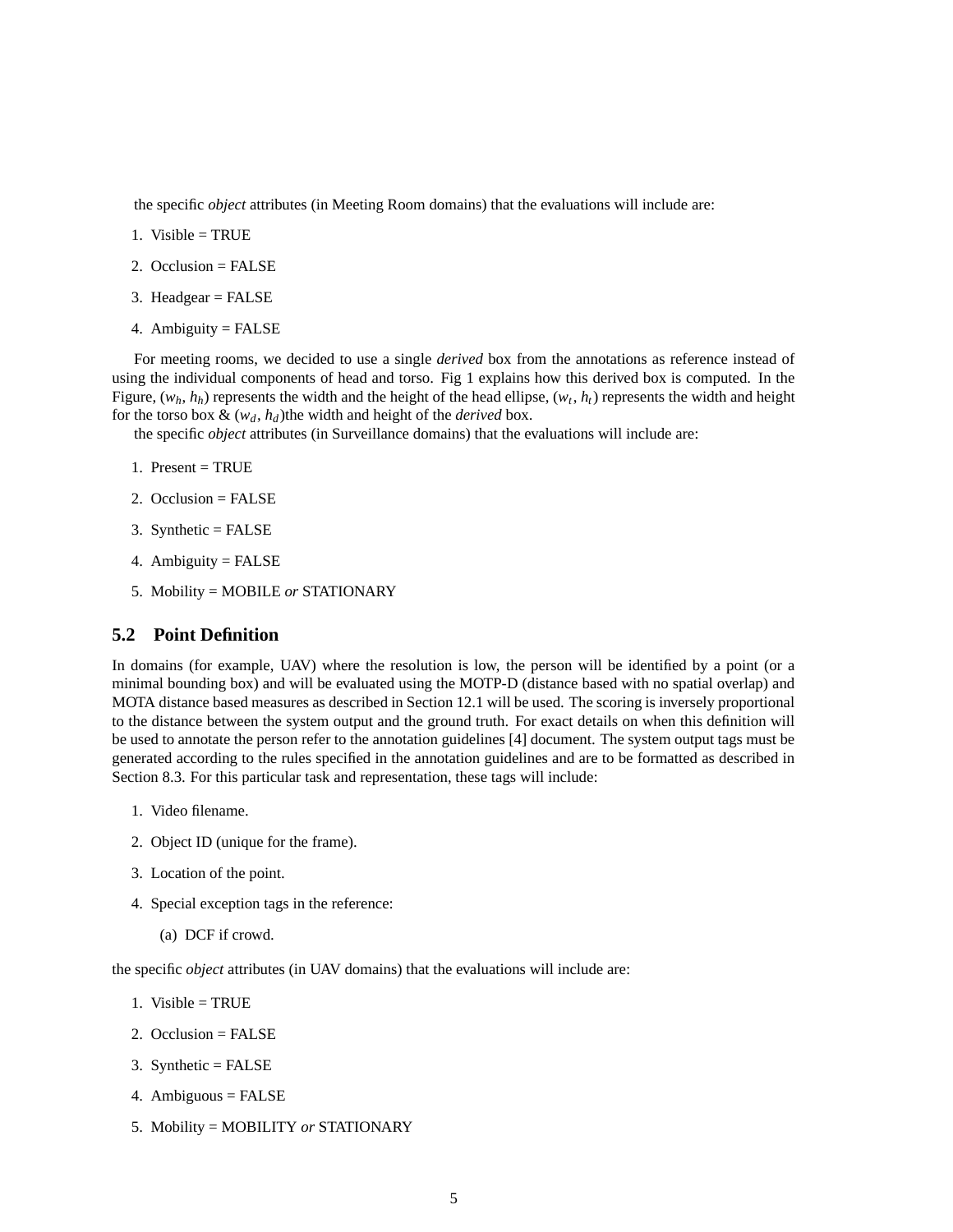## **6 Moving Vehicle Detection Task**

The goal of the moving vehicle detection is to identify the number of moving vehicles in the clip. The moving vehicle will be identified and evaluated based on the resolution of the data at hand. In other words, the definition of a vehicle is not the same across data domains, the specific conditions of which can be referred to in the annotation guidelines document [4].

### **6.1 Box Definition**

If the annotation specification defines a Bounding box for the vehicles, then the performance will be evaluated by the Multiple Object Count (MOC) described in Section 12.1.3. The exact details on when this definition of representation will be used for annotation refer to the annotation guidelines document [4]. The system output tags must be generated according to the rules specified in the annotation guidelines and are to be formatted as described in Section 8.3. For this particular task and representation, these tags will include:

- 1. Video filename.
- 2. Object ID (unique for the frame).
- 3. BBox parameters.
- 4. Special exception tags in the reference:
	- (a) DCF if crowd of vehicles.

the specific *object* attributes that the evaluations will include are:

- 1. Present  $=$  TRUE
- 2. Occlusion = FALSE
- 3. Category = 0 *or* 1 *or* 2
- 4. Ambiguous = FALSE
- 5. Mobility = MOBILE *or* STATIONARY (in specific cases)

## **7 Moving Vehicle Tracking Task**

The goal of the moving vehicle tracking task is to identify and track the vehicle in a sequence. The vehicle will be identified and evaluated based on the resolution of the data at hand. In other words, the definition of a vehicle is not the same across different data domains, the specific conditions of which can be referred to the annotation guidelines document [4].

### **7.1 Box Definition**

If the annotation specification defines a Bounding box for the vehicles, then the performance will be evaluated by the MOTA and MOTP measures described in Section 12.2. The exact details on when this definition of representation will be used for annotation refer to the annotation guidelines document [4]. The scoring is directly proportional to the (thresholded) area overlap between the system output and the ground truth. The system output tags must be generated according to the rules specified in the annotation guidelines and are to be formatted as described in Section 8.3. For this particular task and representation, the tags will include:

- 1. Video filename.
- 2. Object ID (unique for the frame and sequence).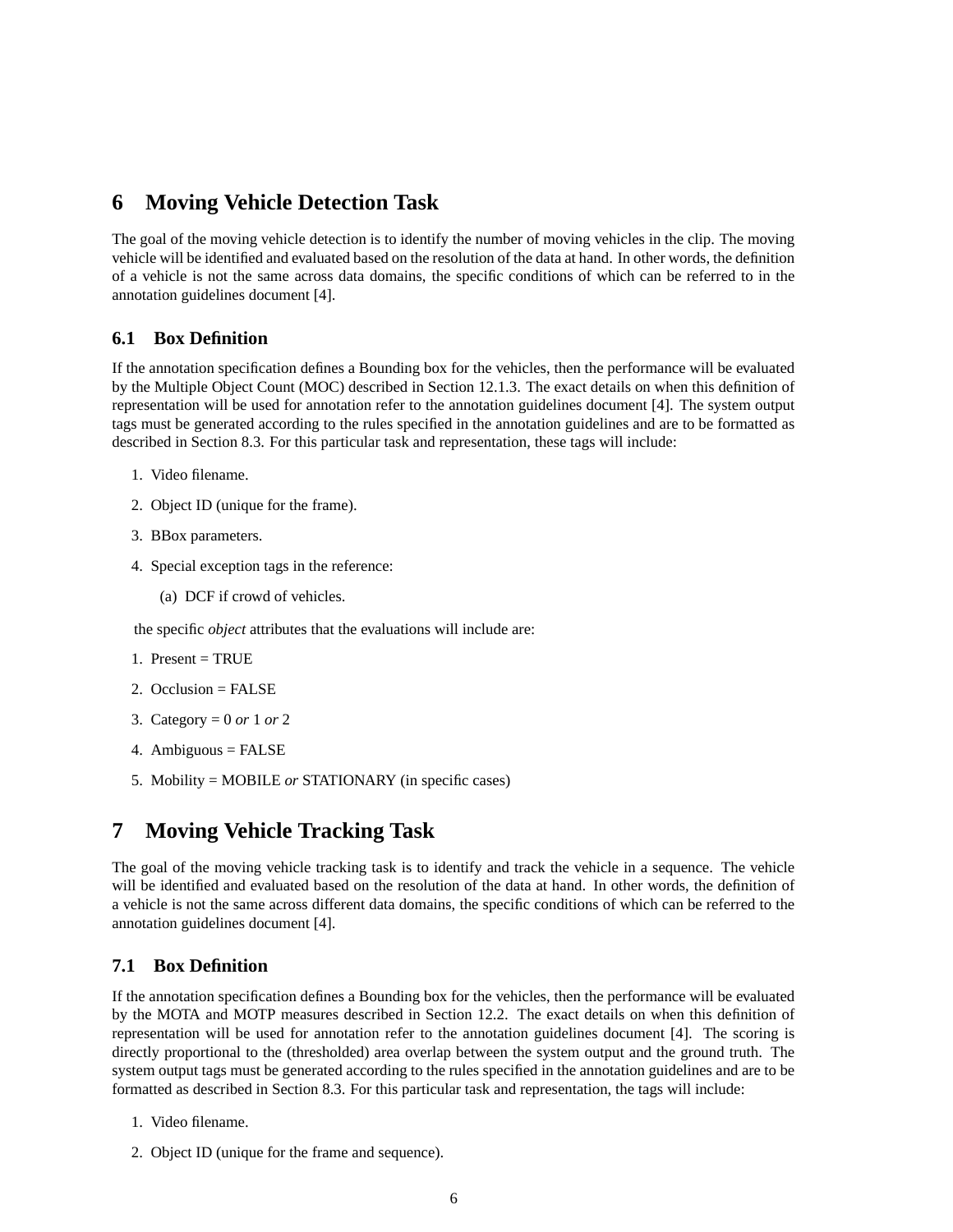- 3. BBox parameters.
- 4. Special exception tags in the reference:
	- (a) DCF if crowd of vehicles.

the specific *object* attributes that the evaluations will include are:

- 1. Present  $=$  TRUE
- 2. Occlusion = FALSE
- 3. Category = 0 *or* 1 *or* 2
- 4. Ambiguous = FALSE
- 5. Mobility = MOBILE *or* STATIONARY (in specific cases)

## **8 Scope**

The dataset includes data from the meeting room, broadcast news, Surveillance and UAV domains.

### **8.1 VACE-II/CLEAR 2005-2006 Datasets**

This section describes the dataset to be developed to support the 2005-2006 evaluations. A complete set of training and test data that will be supported for each task and domain are shown in Table 1 for the data statistics which include the planned breakdown for the Micro Corpus, Training and Evaluation data. The number of sequences and times shown are estimates and could change based on data availability and annotation complexity.

|            | DATA              | NUMBER OF        | TOTAL MIN-  | AVERAGE<br>MIN-   |
|------------|-------------------|------------------|-------------|-------------------|
|            |                   | <b>SEQUENCES</b> | <b>UTES</b> | UTES PER<br>$SE-$ |
|            |                   |                  |             | <b>OUENCE</b>     |
|            | MICRO-            |                  | 2.5         |                   |
| PER DOMAIN | <b>CORPUS</b>     |                  |             |                   |
|            | <b>TRAINING</b>   | 50               | 175         | 2.5               |
|            | <b>EVALUATION</b> | 50               | 175         | 2.5               |

Table 1: VACE-II/CLEAR Corpus Partitioning for each Core Eval Task.

For the 2006 evaluations, given the available resources and time, the following core tasks/domain will be supported with annotated data as indicated in Table 2.

|                         | <b>DOMAIN</b>           |                         |            |                |  |
|-------------------------|-------------------------|-------------------------|------------|----------------|--|
| <b>TASK</b>             | Meeting Room            | <b>Broadcast News</b>   | <b>UAV</b> | Surveillance   |  |
|                         | Multi Site Meeting Room | LDC Broadcast           | Vivid-II   | <i>i</i> -LIDS |  |
|                         |                         | (ABC, CNN & Al-Jazeera) |            |                |  |
| <b>Text Recognition</b> |                         |                         |            |                |  |
| Face Detect & Track     |                         |                         |            |                |  |
| Person Detect & Track   |                         |                         |            |                |  |
| Vehicle Detect & Track  |                         |                         |            | ٦Z             |  |

Table 2: Task versus Domain Support Matrix  $(-N)$ ,  $Y = Yes, ? = Unsure$ .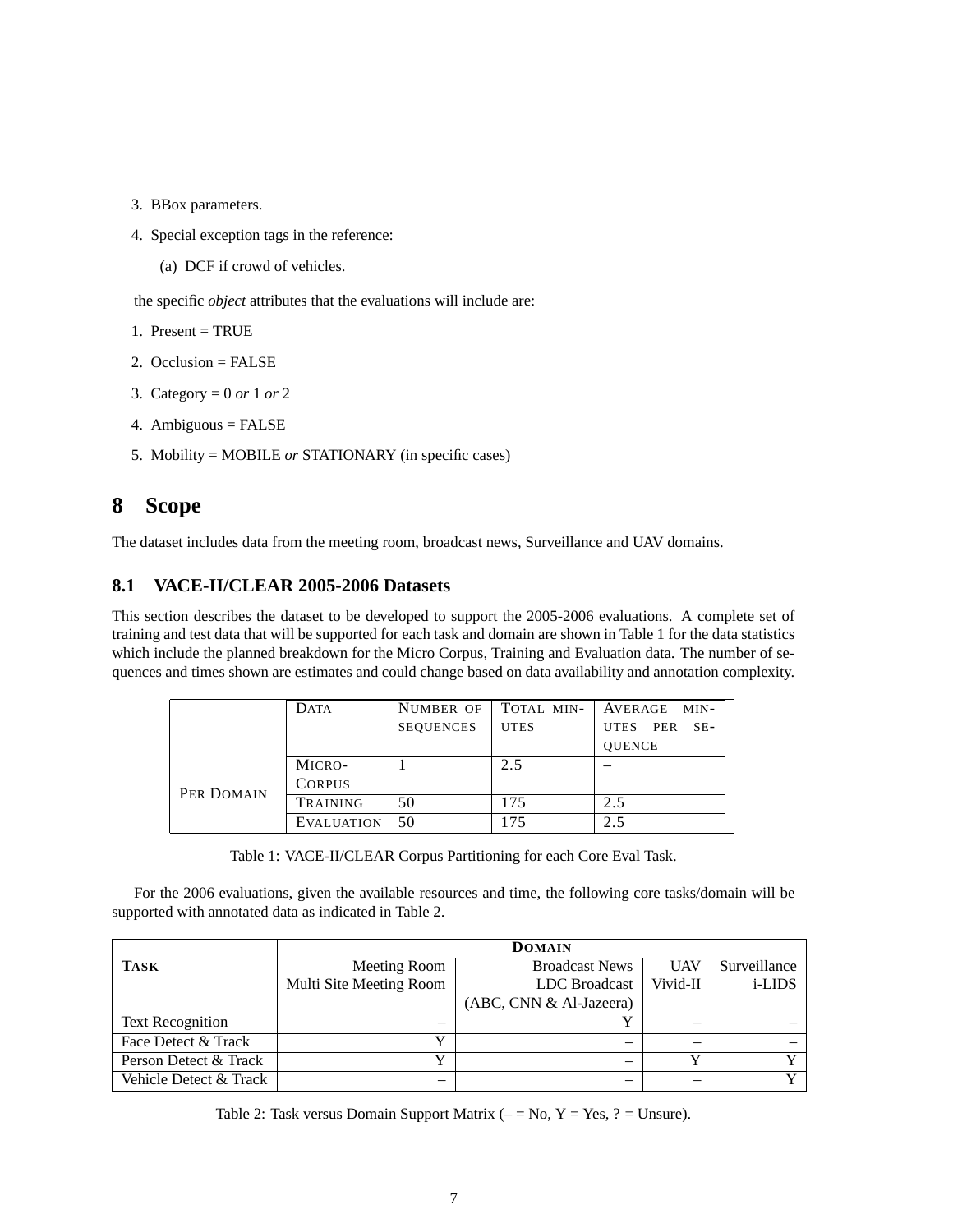### **8.2 Permitted Side Information**

The following information for each domain will be available to the systems in performing the tasks. No other side information should be used.

- Broadcast News domain:
	- 1. Camera information (if available)
	- 2. Channel information
	- 3. Year
	- 4. Language used
- Meeting Room domain:
	- 1. **Required primary -** no side information is available but developers can make any assumptions from the training data (What kind of camera, Pan, zoom, etc)
	- 2. **Adaptation Contrast -** over the entire evaluation sequence.
	- 3. **Manual initialization -** permitted on first 10 seconds of each test clip **(Manual contrast)**: this would mean that the first 10 seconds will not be used in the evaluation score generations.
- UAV domain:
	- 1. **Contrast -** Fusion of multiple streams.
- Surveillance domain:
	- 1. TBD

The training procedures used in all three conditions must be clearly documented in your system description for each run. If the systems use any of the contrastive side information, they **must** report it appropriately (i.e, as a contrastive condition). Refer to Sec 16 for more details.

### **8.3 Formats**

As an expedient for this year the ViPER native format will be used for both the system output and reference annotations. Both the input and output files will contain the tags required for evaluation. An example XML file produced by ViPER can be found in the annotation guidelines document [4].

### **9 Performance Assessment**

This section and the following sections will address how the output of the research systems will be evaluated.

For the VACE-II person and vehicle evaluations, we have defined a performance measure specific for each domain. In domains where a point definition is defined, the distance based measures described in Sections 12.1– 12.2 are used. In domains where the Bounding Box definitions are used in annotations, the thresholded area based measures described in Sections 12.1– 12.2 are used. These will be the primary measures for evaluations and they will provide not only a summative measure of the performance of the systems, but they will also provide the researchers with a focused tool to use in developing and improving their systems.

Before proceeding further, let us define the terms we will use in describing the performance measures:

- 1. **Object** the entities of interest (e.g. text, vehicles, faces, etc.)
- 2. **Object class** a constrained set of objects (e.g. caption text, school bus, etc.)
- 3. **Output box** a geometric shape produced by an algorithm as a result of detection
- 4. **Measure** a formula for measuring an algorithm's performance after an experiment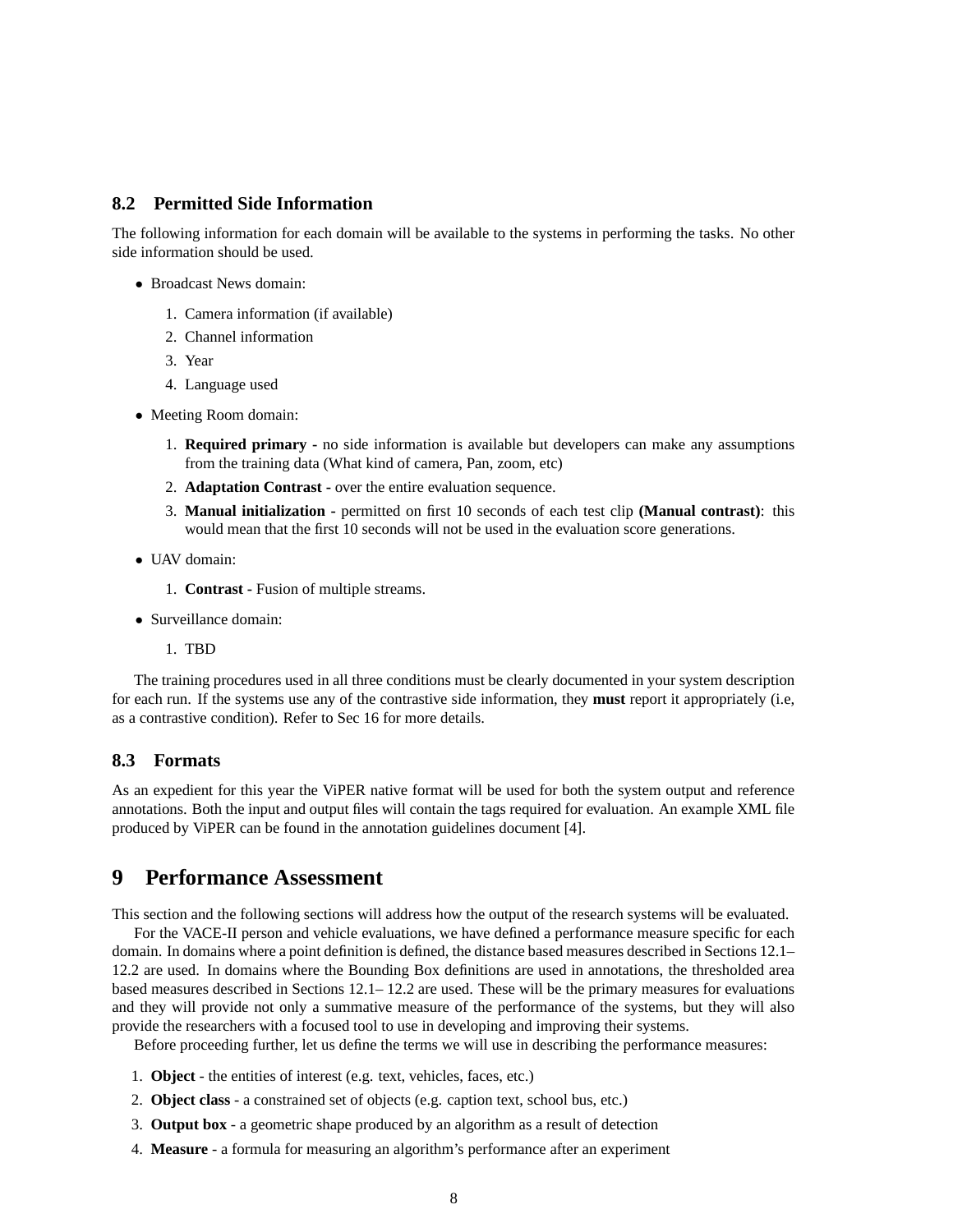#### **9.1 Handling Limitations in the Ground Truth**

Sometimes we want to exclude certain frames from evaluation because they contain frame-level events which place them outside of the scope of the task. An example of this is that the existence of a crowd of faces in a sequence of frames precludes the annotation of particular faces during those frames for the face detection task. To address this issue, **Don't Care Frames (DCFs)** will be established prior to scoring the test results using information in the reference annotation. In our face detection example, particular frames would be annotated in the reference as containing crowds and would not contain further facial annotations. These frames would need to be excluded from evaluation for the face detection task. The DCFs for each task will be automatically generated using a set of rules applied to the reference annotations for that task. Frames in both the reference and system output which are designated as DCFs will then be automatically ignored by the scoring procedure.

Likewise, sometimes we want to exclude certain objects from the target object class because they contain attributes which place them outside the scope of the task. An example of this is the existence of a synthetic face (cartoon or painting) in a particular frame for the face detection task. To address this issue, **Don't Care Objects** (DCOs) will be established prior to scoring the test results using information in the reference annotations. In our synthetic face example, a face annotated as being synthetic would participate in the one-to-one reference/system-output alignment procedure for the new comprehensive measures, but would not be scored. Therefore, an algorithm would not be penalized for missing the synthetic face, but would also not be rewarded for detecting it. Objects in these DCOs will be effectively treated as not existing in both the reference and system output. Additional secondary diagnostic scoring runs may be made to indicate how well these out-of-scope objects were detected/tracked by turning off certain  $DCOs<sup>1</sup>$ .

Where **DCOs** are used to annotate objects which can be spatially annotated but which can't be reliably identified, some objects may be too blurry or too difficult to localize and cannot be bounded. To address this problem, **Don't Care Regions (DCRs)** were used to identify areas in frames which can't be spatially annotated and which are to be eliminated entirely from the mapping and scoring process. Detected objects which fall inside a **DCR** or whose area is contained primarily within a **DCR** will be eliminated prior to the mapping/scoring process and will thus not generate false alarm errors. To avoid confusion with the DCR, we will now be called as a **Ambiguous** region. An example is a region of completely unreadable text which can't be effectively grouped into text boxes.

For all the VACE measures, we assume that the **DCF** and **Ambiguous** tagged objects have been removed from both the ground-truth and the algorithm's output prior to the scoring process.

#### **9.2 Handling Spatial Inconsistencies in the Ground Truth**

While the annotation guidelines will be made as specific as possible for each task, it is understood that there will be some variability in the generation of the ground truth bounding boxes/distance by the human annotators. This variability will be measured by examining the portion of the data that is doubly annotated for each task. The resulting variance will be used to determine a spatial variance for each ground truth bounding box/distance. Computing the variance is a two step process. First one of the annotator's output is scored against the *other* annotator's output as the ground truth. This scoring is repeated by swapping the annotator's output. The variance is the resulting difference between the two scores. This variance would then determine the level of confidence of the final score.

## **10 Performance Measures for Point Definitions of Person**

This section describes the performance measures where the object definitions are defined by a point. These set of measures are distance based.

<sup>&</sup>lt;sup>1</sup>An additional example of a DCO is text classified as of poor quality for the text detection and tracking tasks.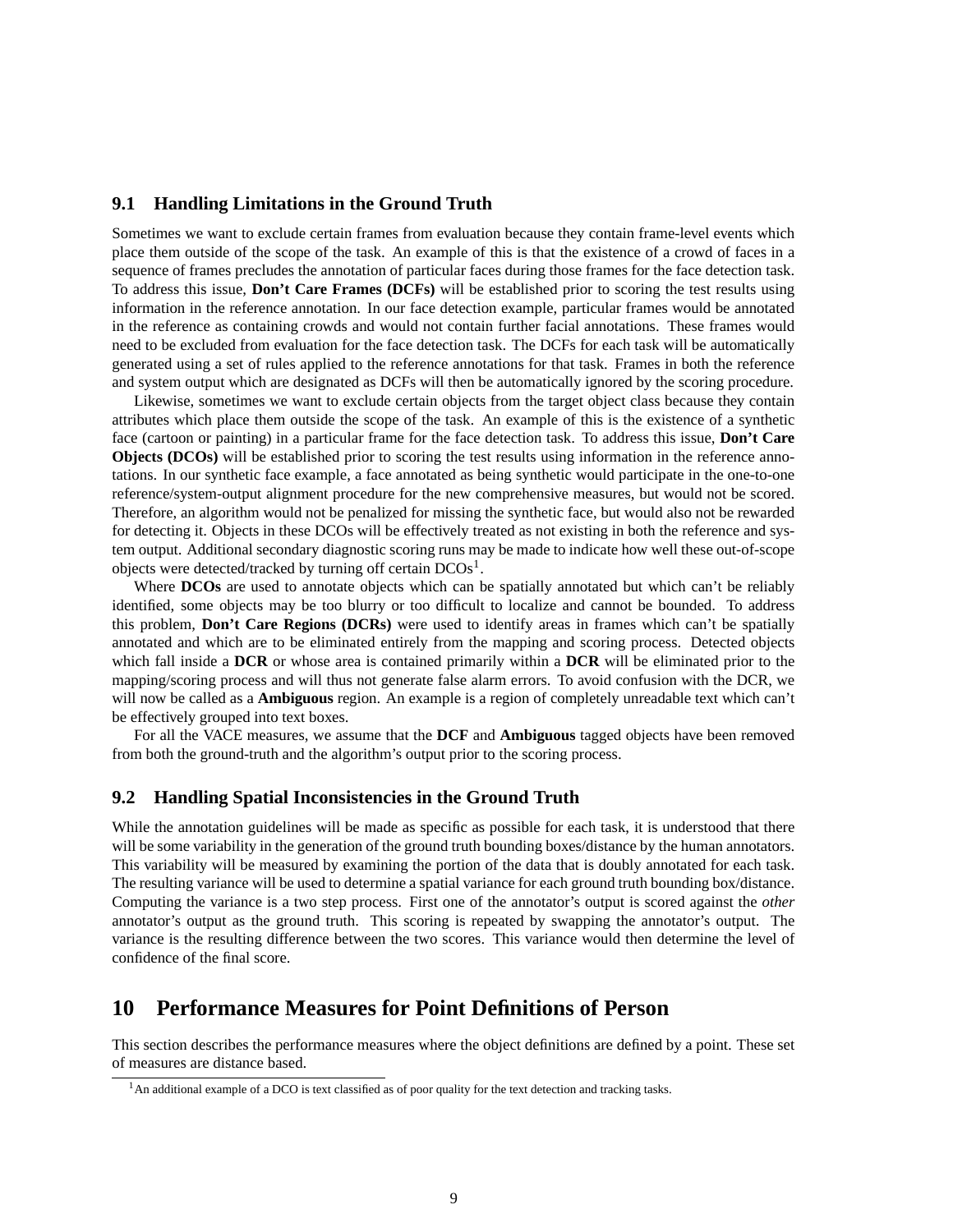

Figure 2: (a) FDA–D = 1.0, System Output is perfectly aligned with the Ground truth objects. (b) FDA– D = 0.958, Special case where the ground truth is close-by and system outputs are not aligned properly.

### **10.1 Sequence Frame Detection Accuracy–Distance (SFDA-D) for Frame based Detection Task**

The **Sequence Frame Detection Accuracy–Distance** (SFDA-D) makes the distinction between the individual objects in the frame and requires a unique one-to-one mapping of the ground truth and detected objects using some optimization  $2$ . The mapping will be performed so as to maximize the measure score.

#### **10.1.1 Formula**

This is a location based measures which rewards accuracy while penalizing fragmentation. We refer to the ground truth object centroid as  $(cg_x^i, cg_y^i)$ , where  $cg_x^i$  refers to the *x* co-ordinate of the *i*<sup>th</sup> ground truth object. Similarly the system output centroid can be referred to as  $(co<sub>x</sub><sup>i</sup>, co<sub>y</sub><sup>i</sup>)$ . We can compute Euclidean distances between the ground truth and the system output objects and call this the **D** matrix. Note that this matrix need not be a square matrix as there can be unequal number of system outputs and ground truth objects.

Additionally this **D** matrix is normalized by a quarter of the maximal possible distance between any two objects in the frame *viz., the diagonal*. We can use the **D** matrix as the input to the assignment problem where the algorithm will give us the mapped object sets.

Using the assignment sets, we can compute for each frame *t*, the Frame Detection Accuracy–Distance (FDA-D) as,

$$
FDA - D(t) = \frac{\sum_{i=1}^{N_{mapped}^{(t)}} (1 - d_i')}{\left[\frac{N_G^{(t)} + N_D^{(t)}}{2}\right]}
$$
(1)

where,  $N_{mapped}$  is the number of mapped object sets and  $d_i$  represents the distance between the  $i^{th}$  mapped pair. Examples are shown in Figs 2– 3.

Further, this can then be averaged over the set of all frames in a sequence by,

 $<sup>2</sup>$ Potential strategies to solve this assignment problem are the weighted bi-partite graph matching and the Hungarian algorithm. The</sup> one-to-one mapping has many issues ranging from whether it is feasible to perform this in a reasonable amount of time to its capability in capturing the accuracy. Another complicated alternative is to consider one-to-many mapping which will require more computational time but has potential advantages. With one-to-many mapping, each ground truth object can be matched to multiple detected object (this requires complicated book-keeping) which after proper post-processing will result in optimal matching. Also, one-to-many will penalize fragmentation both in the spatial as well as spatio-temporal dimension depending on the specific measure used in the strict minimum order sense. In this evaluation to keep things manageable, we propose to use the one-to-one mapping. More details of the strategies can be found in Appendix A.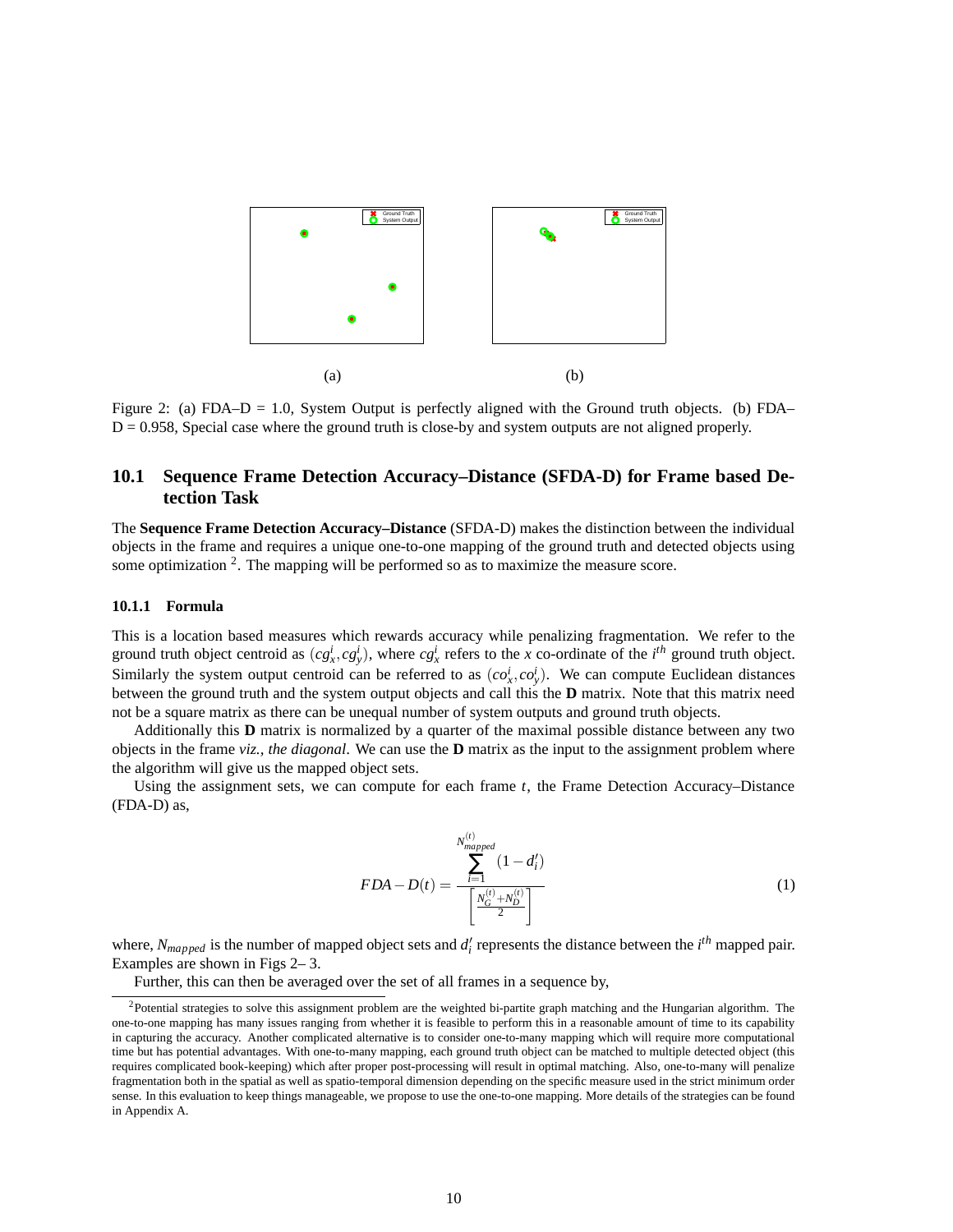

Figure 3: (a) FDA–D =  $0.825$ , False Alarms (b) FDA–D =  $0.737$ , Missed Detects.

$$
SFDA - D(s) = \frac{\sum_{t=1}^{N_{frames}} FDA - D(t)}{\sum_{t=1}^{N_{frames}} \exists (N_G^{(t)} \ OR \ N_D^{(t)})}
$$
(2)

and for the average over all the set of sequences we have,

$$
ASFDA - D = \frac{\sum_{s=1}^{S} SFDA - D(s)}{S}
$$
\n(3)

where,  $S =$  total number of sequences.

## **10.2 Sequence Tracking Detection Accuracy–Distance (STDA-D) Measure for Object based Tracking Task**

The **Sequence-based Tracking Accuracy Measure** (STDA-D) is based on how well a system can detect and track the person in the entire sequence. This measure will penalize fragmentation in the spatio-temporal space.

#### **10.2.1 Formula**

$$
STDA - D = \sum_{i=1}^{N_{mapped}} \frac{\sum_{t=1}^{N_{frames}} (1 - d'_t)}{N_{(G_i \cup D_i \neq 0)}}
$$
(4)

using similar notations as in Section 10.1. We define,

$$
ATA - D = \frac{STDA - D}{\frac{N_G + N_D}{2}}\tag{5}
$$

The ATA–D is the average of the STDA–D measure over all the objects in the sequence. TO measure the performance over all the sequences, we will use the Average ATA-D (AATA–D) measure, which is the average of the ATA–D measure over all the sequences in the test set.

$$
AATA - D = \frac{\sum_{i=1}^{S}ATA - D(i)}{S}
$$
\n<sup>(6)</sup>

where, S is the total number of sequences considered.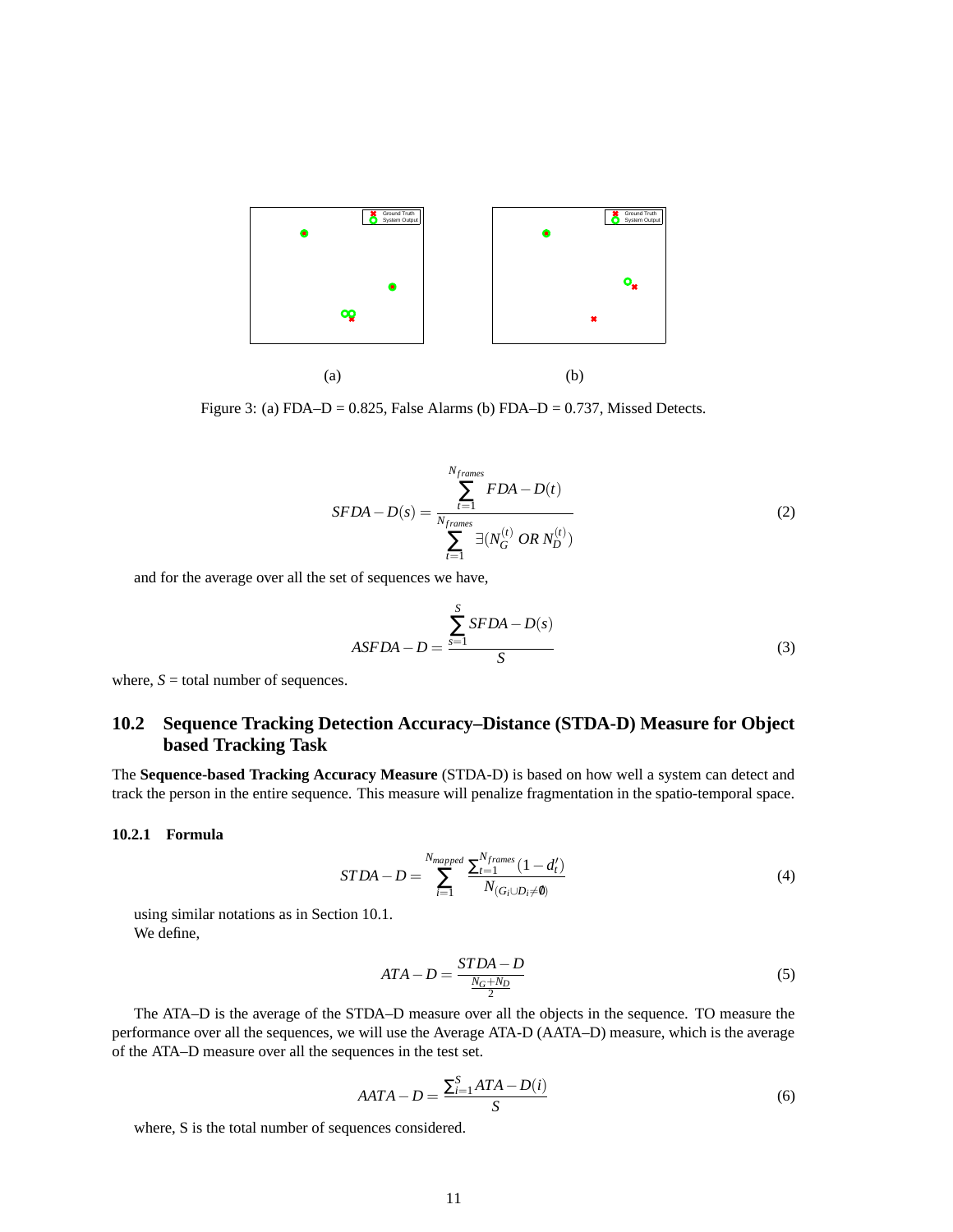## **11 VACE Performance Measures for Box Definitions of People and Vehicle**

This section describes the performance measures where the object definitions are for a person or vehicle with bounding box definitions and these measures are area-based.

### **11.1 Sequence Frame Detection Accuracy (SFDA) Measure for Frame Based Detection Task**

The purpose of the **Sequence Frame Detection Accuracy** measure is to assess the algorithm's detection accuracy. The measure provides an objective function for the accuracy of the system with regard to several factors including temporal, spatial and number of objects. The comprehensive measure described below will be the primary measure for the evaluation. This is an accuracy metric and produces a real number value between zero (worst possible performance) and one (best possible performance).

The **Sequence Frame Detection Accuracy** measure makes the distinction between the individual objects in the frame and requires a unique one-to-one mapping of ground truth and detected objects using some optimization The mapping will be performed so as to maximize the measure score.

#### **11.1.1 Formula**

This is an area-based measure which penalizes false detections, missed detections and spatial fragmentation. For a single frame *t*, we define **FDA(t)** as the frame detection accuracy, given that there are  $N_G$  ground-truth objects and  $N_D$  detected objects in the  $t^{th}$  frame as,

$$
FDA(t) = \frac{\text{Overlap Ratio}}{\frac{N_G^{(t)} + N_D^{(t)}}{2}}\tag{7}
$$

where, Overlap Ratio = 
$$
\sum_{i=1}^{N_{mapped}} \frac{|G_i^{(t)} \cap D_i^{(t)}|}{|G_i^{(t)} \cup D_i^{(t)}|}
$$
 (8)

Here, the *Nmapped* is the number of mapped objects.

The **FDA** measure will be evaluated over the entire sequence and we can refer to this as the sequence frame detection accuracy (**SFDA**), which can be defined as the ratio of the sum total of the **FDA** over the sequence to the number of frames in the sequence where either the ground-truth or detected box exists. In simpler terms, this is the average of the **FDA** measure over all the frames in the sequence. This can be expressed as,

$$
SFDA = \frac{\sum_{t=1}^{t=N_{frames}} FDA(t)}{\sum_{t=1}^{t=N_{frames}} \exists (N_G^{(t)} \ OR \ N_D^{(t)})}
$$
(9)

This **SFDA** measures the **FDA** over the considered sequence exclusively. To measure the performance over all the sequences, we will use the Average Sequence Frame Detection Accuracy (**ASFDA**). In simpler terms this is the average **SFDA** over-all the sequences in the test set and can be expressed as,

$$
ASFDA = \frac{\sum_{i=1}^{S} SFDA(i)}{S}
$$
 (10)

where, S is the total number of sequences considered.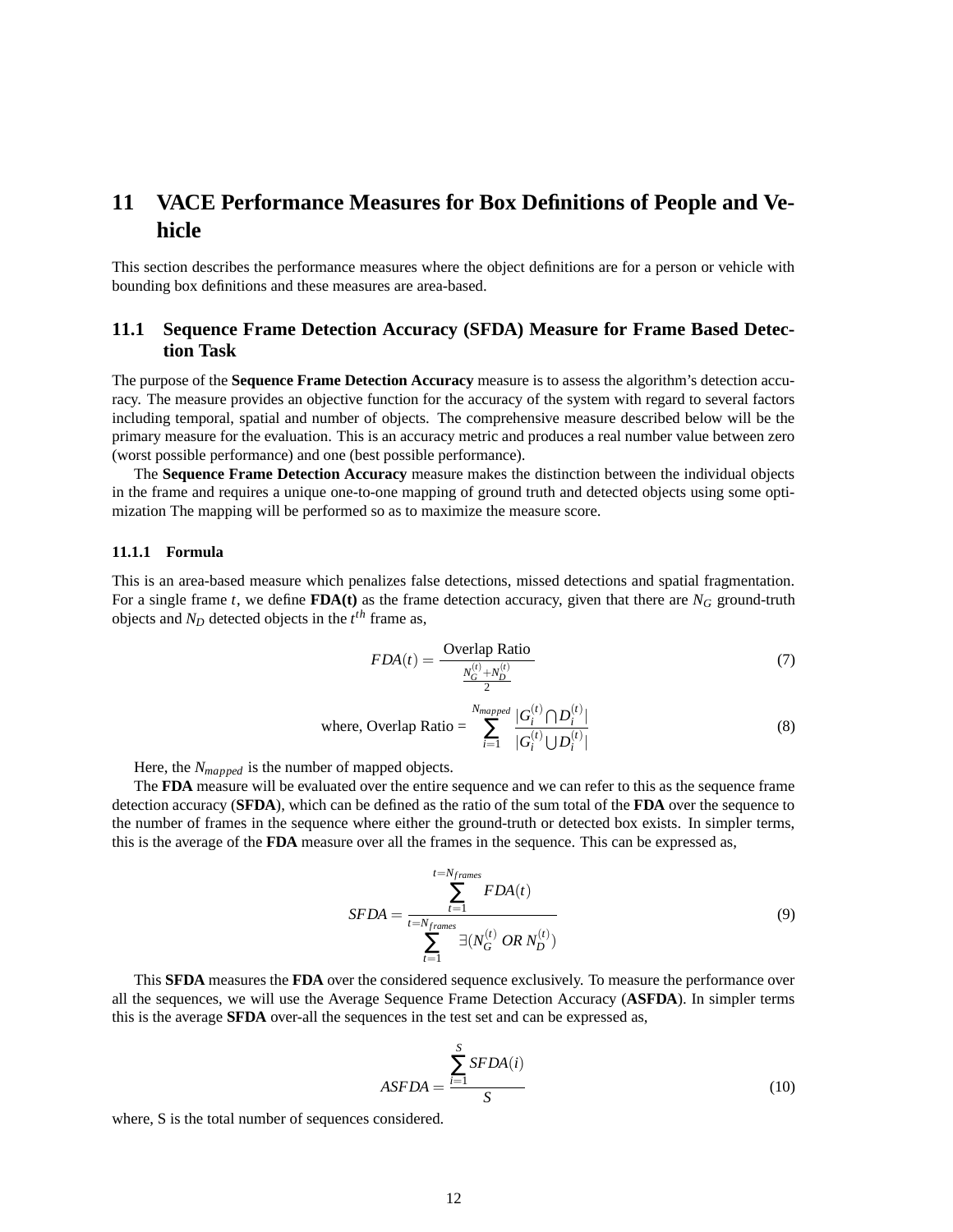#### **11.1.2 Relaxing Spatial Inaccuracies**

While the system outputs might not align well with the annotator box, there are various methods in which we can give credit for spatial inconsistencies. To make the explanations easier, we present here a series of comparative examples where the SFDA scores are computed subjected to different thresholding options. Fig 4 shows an example on a particular frame. There are 3 ground truth boxes and 2 annotator boxes. The FDA scoring and the individual scoring is indicated below in the same figure.



Figure 4: FDA Score without any thresholding

#### 1. **Non-binary Decision Thresholding:**

The thresholding is as defined in Eq 11 and Eq 12. Fig 5 shows an example with this style of thresholding.

Thresholded Overlap Ratio = 
$$
\frac{FDA\_T\_NB}{|G_i^{(t)} \cup D_i^{(t)}|}
$$
 (11)

where,

$$
FDA\_T\_NB = \begin{cases} |G_i^{(t)} \cup D_i^{(t)}|, & \text{if } \frac{|G_i^{(t)} \cap D_i^{(t)}|}{|G_i^{(t)} \cup D_i^{(t)}|} \geq THRESHOLD\\ |G_i^{(t)} \cap D_i^{(t)}|, & otherwise \end{cases}
$$
(12)

#### 2. **Binary Decision Thresholding:**

The thresholding is as defined in Eq 13 and Eq 14. Fig 6 shows an example with this style of thresholding.

Thresholded Overlap Ratio = 
$$
\frac{FDA.T.B}{|G_i^{(t)} \cup D_i^{(t)}|}
$$
 (13)

where,

$$
FDA\_T\_B = \begin{cases} |G_i^{(t)} \cup D_i^{(t)}|, & \text{if } \frac{|G_i^{(t)} \cap D_i^{(t)}|}{|G_i^{(t)} \cup D_i^{(t)}|} \geq THRESHOLD \\ 0, & \text{otherwise} \end{cases}
$$
(14)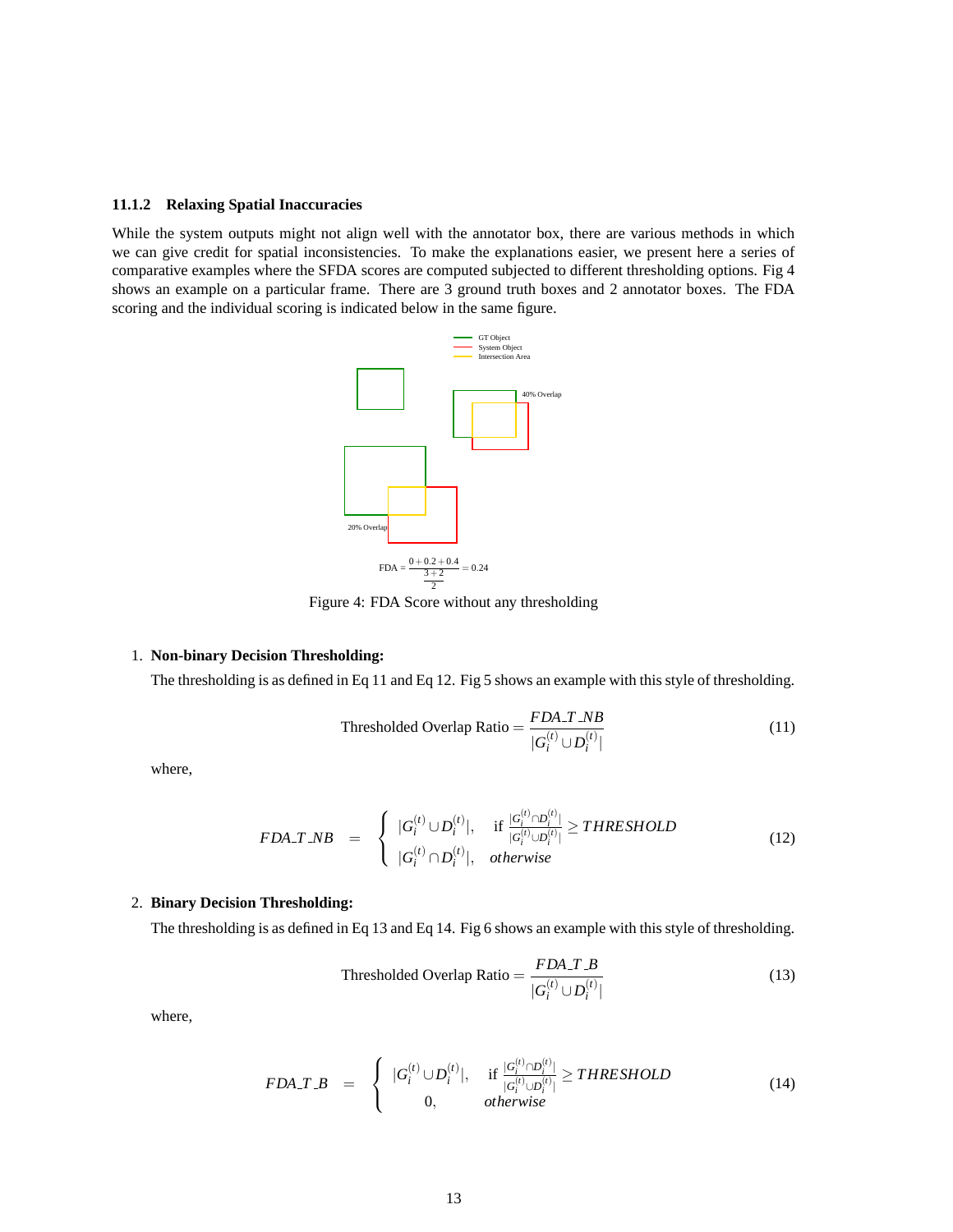

Figure 5: FDA Score with non-binary thresholding (thresholded at 30%)



Figure 6: FDA Score with binary thresholding (thresholded at 30%)

### **11.2 Average Tracking Accuracy (ATA) Measure for Object Based Tracking Task**

In tracking tasks, systems must detect objects of interest and follow them through a sequence of frames. As with detection, systems must identify spatial locations of target objects in each frame. However, in the case of tracking, the definition of an object extends over time rather than just a single frame. While many forms of tracking can be imagined, for the purposes of this evaluation, tracking will consist of simply identifying detected objects across contiguous frames. The task is similar to detection, with detected objects linked by a common identity across frames. For the purpose of this evaluation, objects which leave the frame and return later in the sequence need not be identified as the same object. However, occluded objects are to be treated as the same object. But tracking is optional during the occlusion.

Like detection this is a spatio-temporal task and its performance can be assessed with a measure similar to the Sequence Frame Detection Accuracy measure described in Section 11.1. The significant difference between the measures is that in detection tasks the mapping between the system output and reference annotation objects is optimized on a frame-by-frame basis, whereas for tracking, the mapping is optimized on a sequence basis and objects with the same identity cannot be mapped to different objects in different frames in the same track. One of the advantages of making these tasks highly parallel to the detection tasks is that the Sequence Frame Detection Accuracy measure can also be applied to the tracking output to quantify the degradation in tracking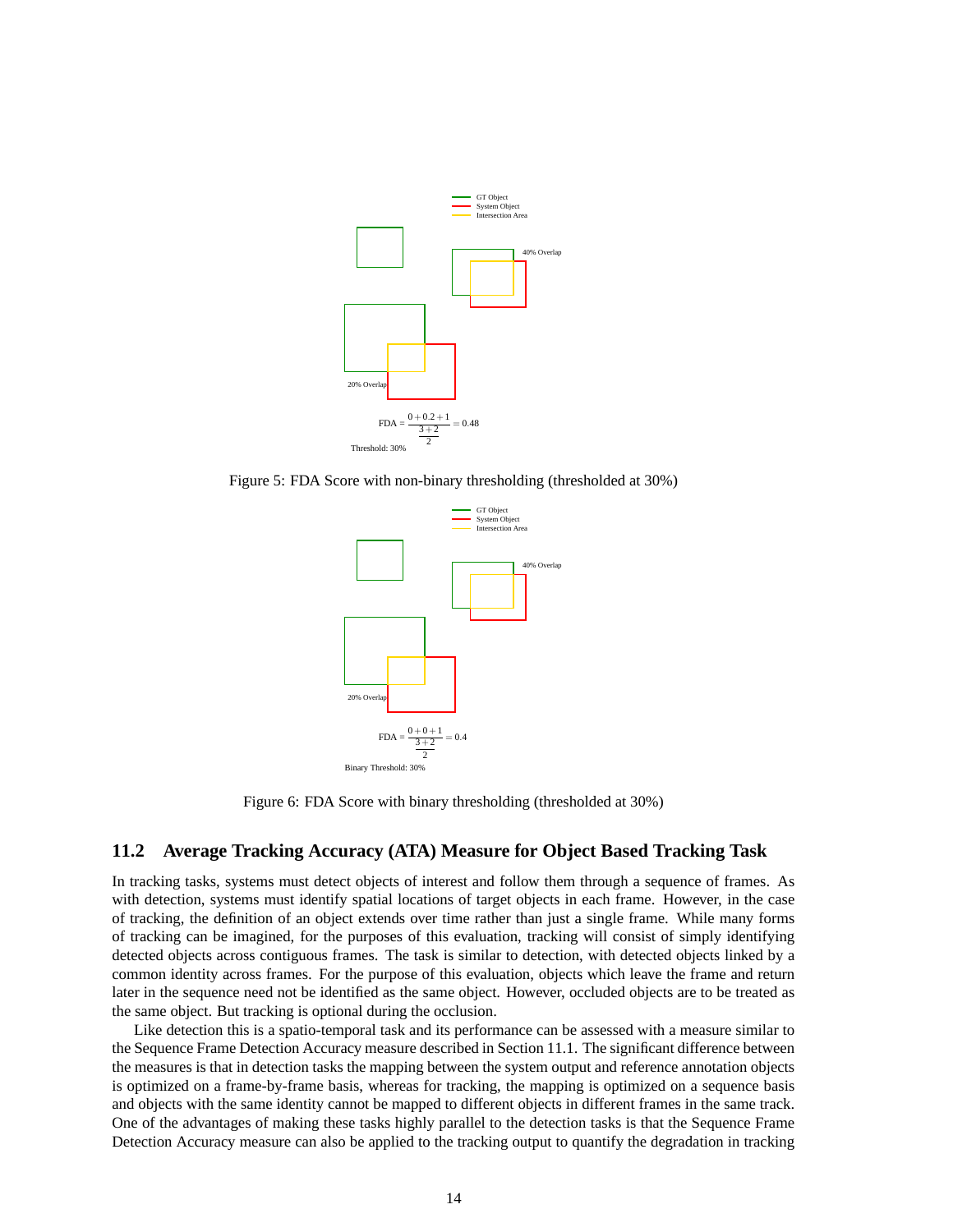due to mis-identification of objects across frames.

#### **11.2.1 Formula**

This is a spatio-temporal based measure which penalizes fragmentation in both the temporal as well as the spatial aspect of the measurement. This is an accuracy metric and produces a real number value between zero (worst possible performance) and one (best possible performance). The algorithm is required to output unique IDs for each object in the segment.

In VACE-II, systems will not be evaluated on their object recognition capabilities. This implies that, systems need not identify an object (i.e. assign the same ID to an object) once it gets occluded and reappears at a later instance in the sequence. An object is said to be occluded in a frame if the minimal set of features required to declare its presence is not apparent in that frame. For instance, for a face to be declared in a frame, at least one eye, nose and part of the mouth should be seen.

Let us define objects here to be present in a sequence of frames. *G<sup>i</sup>* denotes the *i th* ground truth object and  $G_i^{(t)}$  $I_i^{(t)}$  denotes the *i*<sup>th</sup> ground truth object in *t*<sup>th</sup> frame. *D<sub>i</sub>* denotes the detected object for *G<sub>i</sub>*. *N<sub>G</sub>* denotes the number of ground truth objects to be tracked. Let *Nframes* be the total number of ground truth frames in the sequence. Say that for a sequence we have  $N_G$  ground truth-ed objects and  $N_D$  detected objects. We assume that there exists a 1-1 matching between these objects (the matching strategy itself is performed by specifically computing the measure over all the ground truth and detected object combinations and to maximize the overall score for a sequence) and the **STDA** can be computed by the expression shown below,

$$
STDA = \sum_{i=1}^{N_{mapped}} \frac{\sum_{t=1}^{N_{frames}} \left[ \frac{|G_i^{(t)} \cap D_i^{(t)}|}{|G_i^{(t)} \cup D_i^{(t)}|} \right]}{N_{(G_i \cup D_i \neq \emptyset)}}
$$
(15)

Analyzing the numerator part of this equation, *viz*

$$
TDA = \sum_{t=1}^{N_{frames}} \frac{|G_i^{(t)} \cap D_i^{(t)}|}{|G_i^{(t)} \cup D_i^{(t)}|}
$$
(16)

This is merely the overlap of the detected boxes over the ground truth frame *t* in the sequence. Observe that this expression is very similar to the Overlap Ratio in Eq 8. Dividing the term by  $|G_i^{(t)} \cup D_i^{(t)}|$  $\binom{v}{i}$  and summing over all detected boxes and ground truth boxes, we make sure that we penalize for both False Negatives (undetected ground truth area) and False Positives (detected boxes that do not overlay any ground truth area) and this gives us a raw estimate of the measure.

Observe the summation term in Eq 16, the summation over all the frames. This is the the part of the expression which is influenced by the ability of an algorithm to track.

The normalization of the **TDA** expression (the denominator) denoted by the  $N_{(G_i \cup D_i \neq \emptyset)}$ , which indicates the total number of frames in which either a ground truth object or a detected object or both are present. This **STDA** is the measure over all the objects in the sequence. The summation runs from 1 through to *Nmapped* which indicates the number of mapped objects.

We define,

$$
ATA = \frac{STDA}{\frac{N_G + N_D}{2}}\tag{17}
$$

In simpler terms, this is the average of the **STDA** measure over all the objects in the sequence.

The numerator in the expression rewards true positives and penalizes false alarms. This provides a numeric value of the percentage of ground truth that is covered with mapped objects<sup>3</sup>.

 ${}^{3}$ If a sequence length dimension is needed, then we could perform the measurements on varying sequence lengths. For this we propose a MIN SEQUENCE LENGTH and a MAX SEQUENCE LENGTH and could perform analysis of different vendor algorithms in specific ranges. The idea here is to categorize the strengths and weaknesses of the algorithms, relatively. A MIN SEQUENCE LENGTH of 1 minute is proposed and MAX SEQUENCE LENGTH is a variable parameter but 4 minutes is a viable option.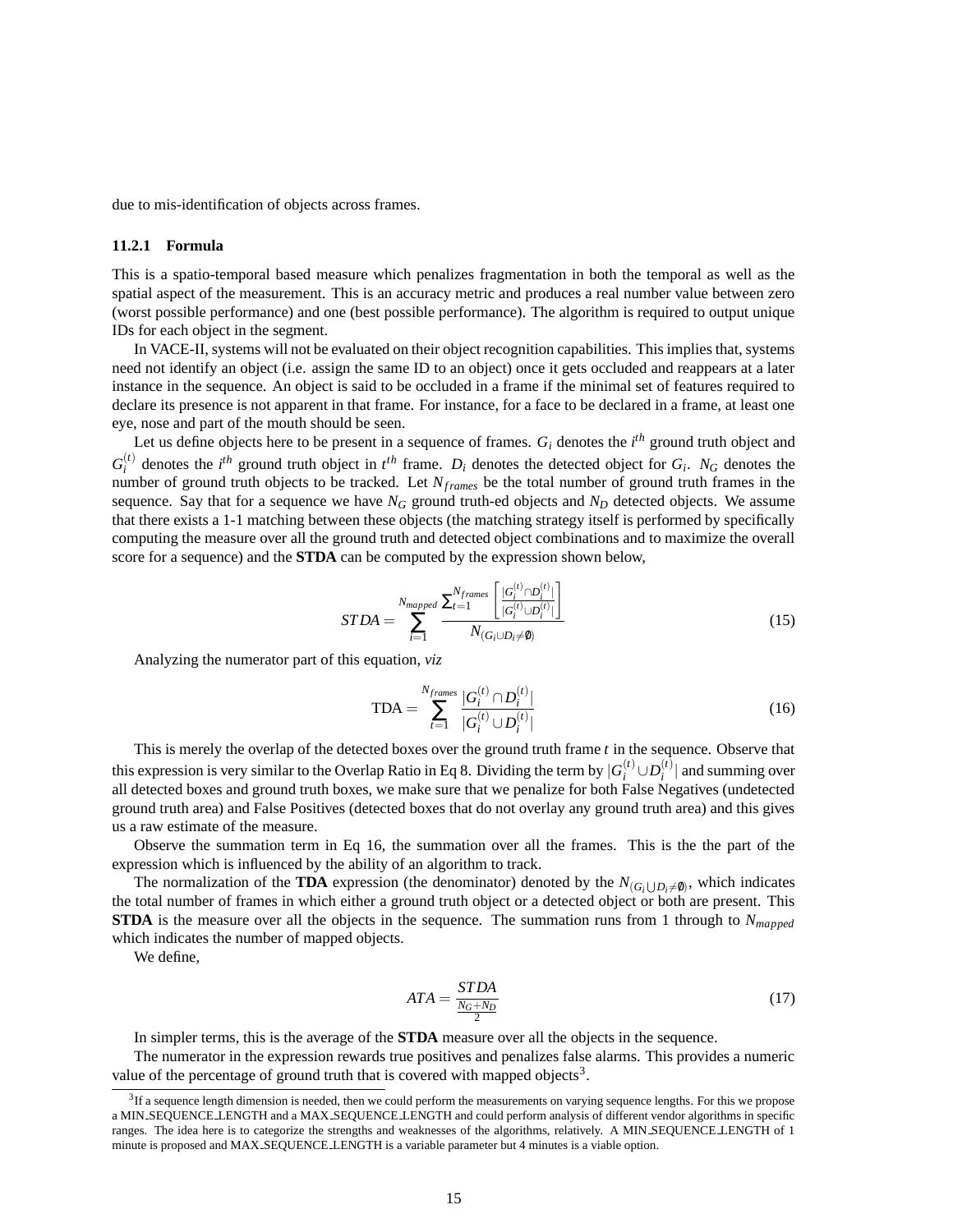To measure the performance over all the sequences, we will use the Average ATA, **AATA** measure which is the average of the ATA measure over all the sequences in the test set.

$$
AATA = \frac{\sum_{i=1}^{S}ATA(i)}{S}
$$
\n(18)

where, S is the total number of sequences considered.

The issue of fragmentation is also critical. This measure will penalize the detected boxes which fragments an object block. In a scenario where the algorithm detects say two objects while the ground truth has only one object, the new measure will penalize this algorithm as opposed to an algorithm which does not fragment. The fragmentation is not addressed in the **STDA** measure but is in the **ATA** measure. Specifically, the fragmentation penalty factor from the **ATA**, will be helpful when we consider the overlap thresholding approach (See Section 11.2.2).

#### **11.2.2 Relaxing Spatial Inaccuracies in Tracking**

In order to examine the ability of the algorithms to track objects across frames without regard to the spatial location, it maybe desirable to measure the cross frame tracking aspect and not be concerned with the spatial component within a frame. In this case, we can relax the spatial component penalty by using an area thresholded approach. Please refer to Sec 11.1.2

If in implementing the evaluations we find that exact spatial matching is extremely difficult or impossible, we may adjust this parameter to normalize the test results to more meaningful values.

The threshold ideally would be the variance of the annotator ground truths, which will be computed as described in Section 9.2. We could also compute the final scores for different threshold values. Also, if the annotator variance is taken into consideration at the spatial level here, it will not be accounted for in the final scoring again.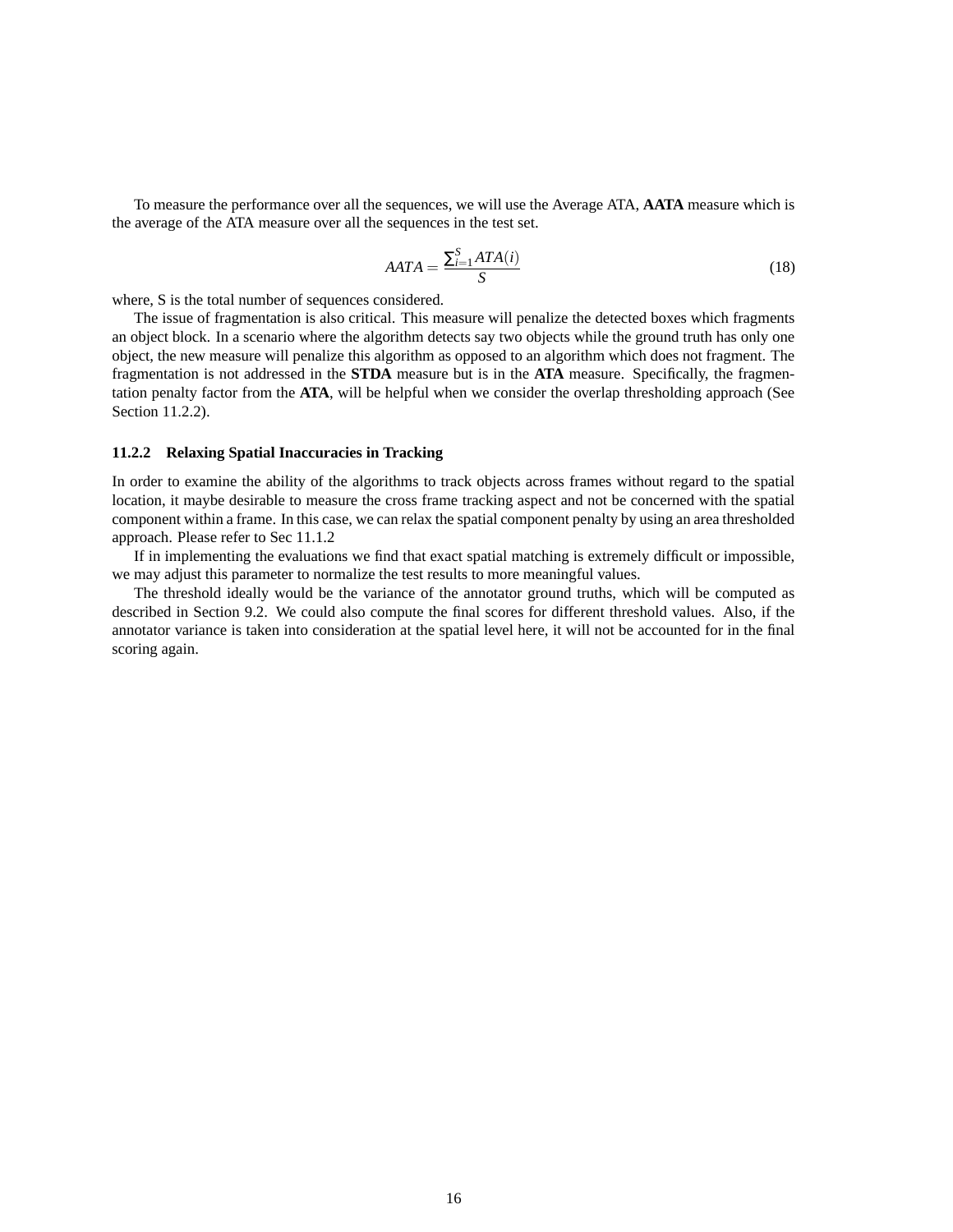## **12 New Performance Measures for the CLEAR Evaluations**

After the initial set of tracking evaluations in 2005, the VACE community agreed that it wished to migrate to metrics which had a greater focus on detection accuracy *(as opposed to spatial accuracy)* and for tracking tasks, metrics which incorporates a component focused specifically on the ID switches while tracking. The metrics should and will support varying the weights for each of its components. During the VACE November 2005 workshop, the VACE evaluation team met with the CHIL evaluation team and drafted a new set of metrics drawn from both the VACE and CHIL experiences. These new metrics will become the primary focus for the detection and tracking tasks in the CLEAR evaluations in 2006.

These metrics will employ the same Hungarian algorithm that was used in the 2005 VACE evaluations to compare system output objects to the reference objects in the annotations. However, the thresholding, counting and normalization components of the metrics are entirely different. There are also now two distinct metrics for detection tasks and two distinct metrics for tracking tasks. Multiple metrics are used to somehow de-couple spatial accuracy from pure detection. Each of these are described below:

#### **12.1 Detection**

For the Detection tasks, we will use the MODA (Multiple Object Detection Accuracy) and the MODP (Multiple Object Detection Precision) measures. These metrics are similar to the CHIL metrics except that there is a spatial overlap relevance associated with the computations for the matchings instead of just using the distance. These measures are described below:

#### **12.1.1 Multiple Object Detection Precision (MODP)**

We use the spatial overlap information between the ground truth and the system output (similar usage as in Sec 11.1.1) to compute the Overlap Ratio as defined in Eq 19.

As described before, the notations:  $G_i^{(t)}$  $i^{(t)}$  denotes the *i*<sup>th</sup> ground truth object in *t*<sup>th</sup> frame. *D*<sup>*t*</sup><sub>*i*</sub> denotes the detected object for *G t i* .

where, Overlap Ratio = 
$$
\sum_{i=1}^{N_{mapped}^{t}} \frac{|G_i^{(t)} \cap D_i^{(t)}|}{|G_i^{(t)} \cup D_i^{(t)}|}
$$
 (19)

We will use a threshold of 0.2 for the spatial overlap similar to the technique described in Sec 11.1.1 primarily to compute the misses and false alarms (required while computing the MODA measure).

Using the assignment sets, we can compute for each frame *t*, the Multiple Object Detection Precision (MODP) as:

$$
MODP(t) = \frac{(Overlap Ratio)}{N_{mapped}^t}
$$
\n(20)

where,  $N_{mapped}^t$  is the number of mapped object sets in frame *t*. This gives us the accuracy of objects in any given frame and we can also normalize the measure by taking into account the total number of relevant evaluation frames. If  $N_{mapped}^t = 0$ , then MODP is forced to a zero value.

$$
N-MODP = \frac{\sum_{t=1}^{N_{frames}} MODP(t)}{N_{frames}}
$$
\n(21)

We also intend to use the thresholded approach for the Overlap Ratio to minimize the importance of the spatial accuracy. The N-MODP hence gives the detection accuracy for the entire sequence.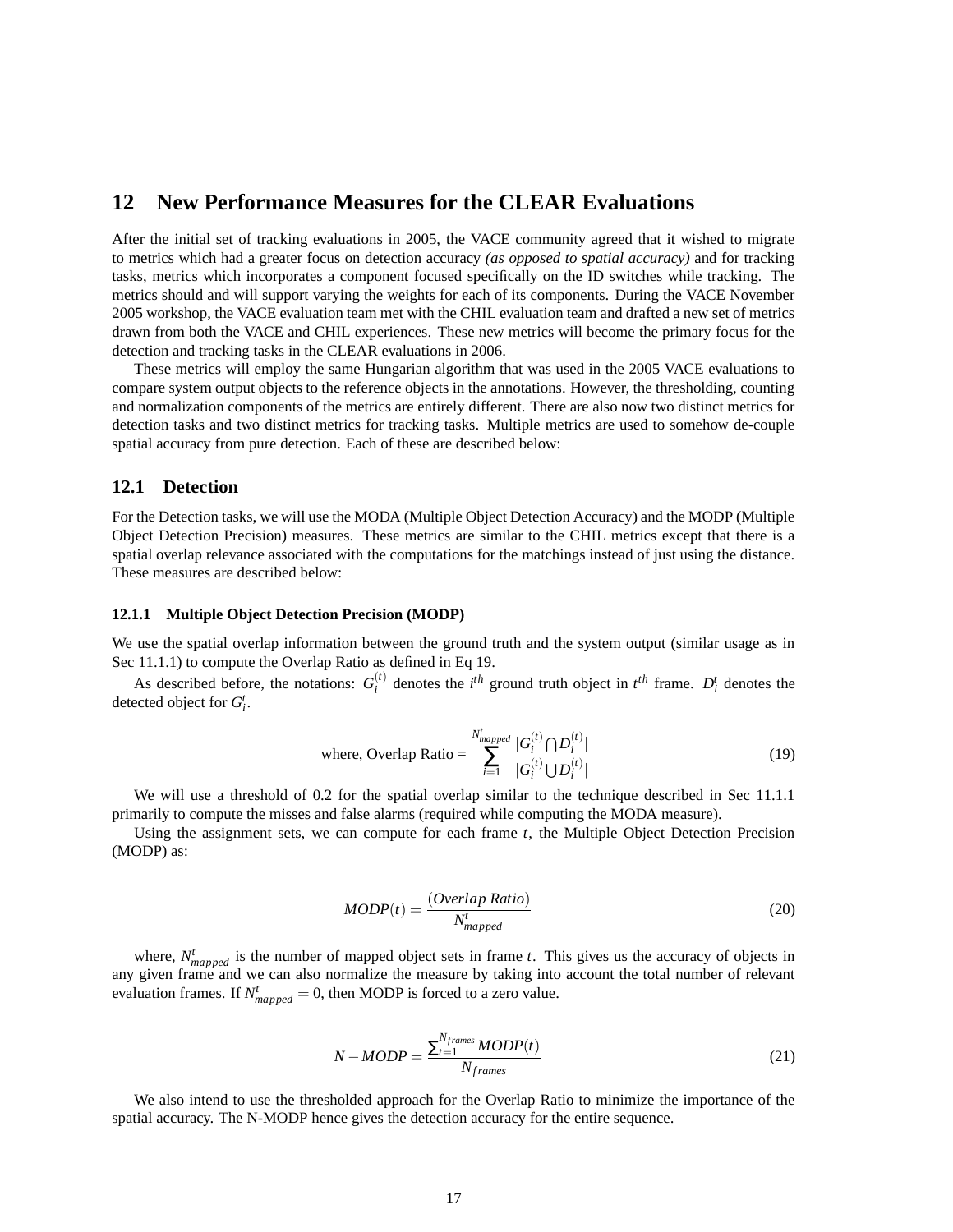#### **12.1.2 Multiple Object Detection Accuracy (MODA)**

To assess the *accuracy* aspect of system performance, we utilize the missed counts and false alarm counts. Consider in each frame  $t$ , the number of misses are indicated by  $m_t$  and the number of false positives indicated by *f p<sup>t</sup>* , we can compute the Multiple Object Detection Precision (MODA) as:

$$
MODA(t) = 1 - \frac{c_m(m_t) + c_f(fp_t)}{N_G^t}
$$
\n(22)

where,  $c_m$  and  $c_f$  are the cost functions for the missed detects and false alarm penalties. We use these as weights here unless otherwise stated. We can vary these based on the application at hand. If missed detects are more critical than false alarms, we can increase  $c_m$  and reduce  $c_f$ . (more details on these settings can be found in Sec 17).  $N_G^t$  is the number of ground truth objects in the  $t^{th}$  frame.

We also compute the N-MODA the normalized MODA for the entire sequence by:

$$
N - MODA = 1 - \frac{\sum_{i=1}^{N_{frames}} (c_m(m_i) + c_f(fp_i))}{\sum_{i=1}^{N_{frames}} N_G^i}
$$
(23)

#### **12.1.3 Multiple Object Count (MOC)**

This metric is specifically designed to measure the count accuracy over the entire sequence. MOC is defined as:

$$
MOC = 1 - \frac{m + fp}{N_G} \tag{24}
$$

Here *m* and  $fp$  is the total number of misses and false alarms in the sequence.  $N_G$  is again the number of ground truth objects present in the entire sequence. In an ideal case, this measure would give a score of 1 (when there are no misses and false alarms).

#### **12.2 Tracking**

We use a similar approach as with the detection tasks: use the CHIL metrics but with an emphasis on the spatial overlap to perform the matching between the reference and the system output.

#### **12.2.1 Multiple Object Tracking Precision (MOTP)**

$$
MOTP = \frac{\sum_{i=1}^{N_{mapped}} \sum_{t=1}^{N_{frames}} \left[ \frac{|G_i^{(t)} \cap D_i^{(t)}|}{|G_i^{(t)} \cup D_i^{(t)}|} \right]}{\sum_{j=1}^{N_{frames}} N_{mapped}^j}
$$
(25)

here, *Nmapped* refers to the mapped objects over the entire track as opposed to just the frame and *N t mapped* refers to the number of mapped objects in the  $t^{th}$  frame.

#### **12.2.2 Multiple Object Tracking Accuracy (MOTA)**

To extract the accuracy aspect of the system output track, we utilize the missed counts, false alarm counts **and** the number of switches in the system output ID for a given reference ground truth.

$$
MOTA = 1 - \frac{\sum_{i=1}^{N_{frames}} (c_m(m_i) + c_f(fp_i) + \log_e(id_{switches}))}{\sum_{i=1}^{N_{frames}} N_G^i}
$$
(26)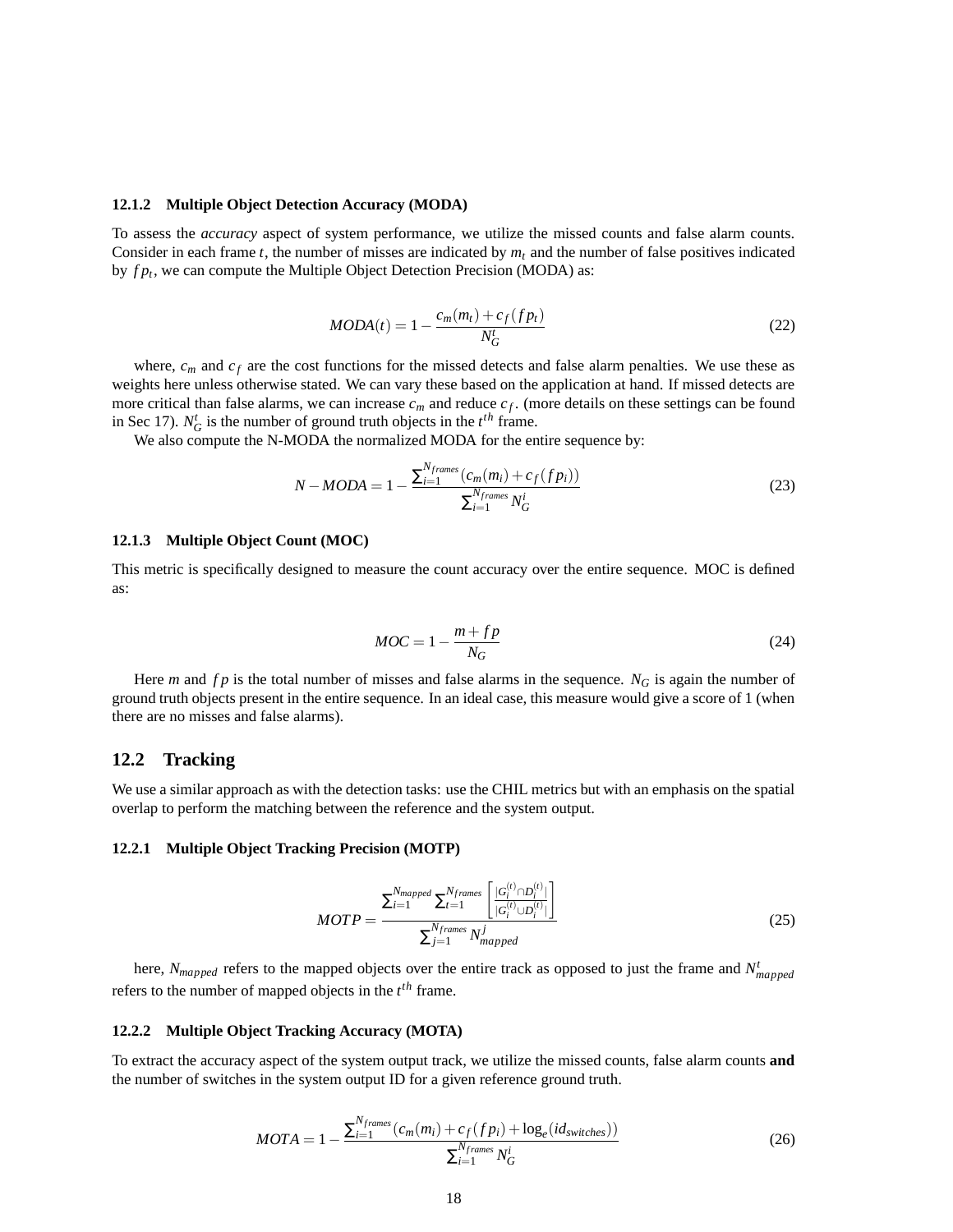here, after taking into computing the mapping, *m* is the number of missed tracks, *fp* the total number of false alarm tracks and *idswitches* is the total number of ID switches made by the system output for any given reference ID. So during tracking, if there is an ID switch, we would still consider the contribution of the new track but at the same time penalize for it by measuring the total number of *idswitches*.

## **13 Reference Annotations**

The Video Performance Evaluation Resource (ViPER) [1] was developed as a tool for ground-truthing video sequences and will be used to create the reference annotations for this evaluation. Objects are marked by bounding box parameters. The objects are annotated in ViPER XML format. The ground truth annotation instructions for all the tasks can be found in the companion annotation guidelines document [4].

## **14 System Input/Output**

The system output is to be in ViPER XML format using the tags specified in the task definitions. Note that, the reference will be richly annotated with a variety of information some of which is intended for data selection and analysis only. Therefore, not all the annotated information will be used for evaluation. The proposed file naming conventions are as shown below,

| <b>FILENAME EXTENSION</b> | <b>DESCRIPTION</b>             |
|---------------------------|--------------------------------|
| $*$ .gtf                  | Ground Truth File              |
| $*$ rdf                   | <b>Result File</b>             |
| $*$ .ndx                  | Index File                     |
| *.sysinfo                 | <b>System Information File</b> |

Table 3: File naming conventions.

### **14.1 System Input Data (Training/Testing)**

The input data will be in MPEG-2 format as indicated earlier. The data will be presented to the research systems in multiple sequences varying in duration from 1–4 minutes. The video clips for each task will be present in a separate directory. An index file will exist for each task and will follow the naming conventions as explained below.

*Year Purpose Domain Task.ndx*

where,

- *Year* specifies the year in which the evaluation would take place
- *Purpose* can be (Train, Test)
- *Domain* can be (Meetings, BNews, Surveillance, UAV)
- *Task* can be (FD, FT, PD, PT, VD, VT)

Also, the index file will contain the following details.

- Sequence-ID
- Source Path/Filename
- Begin-frame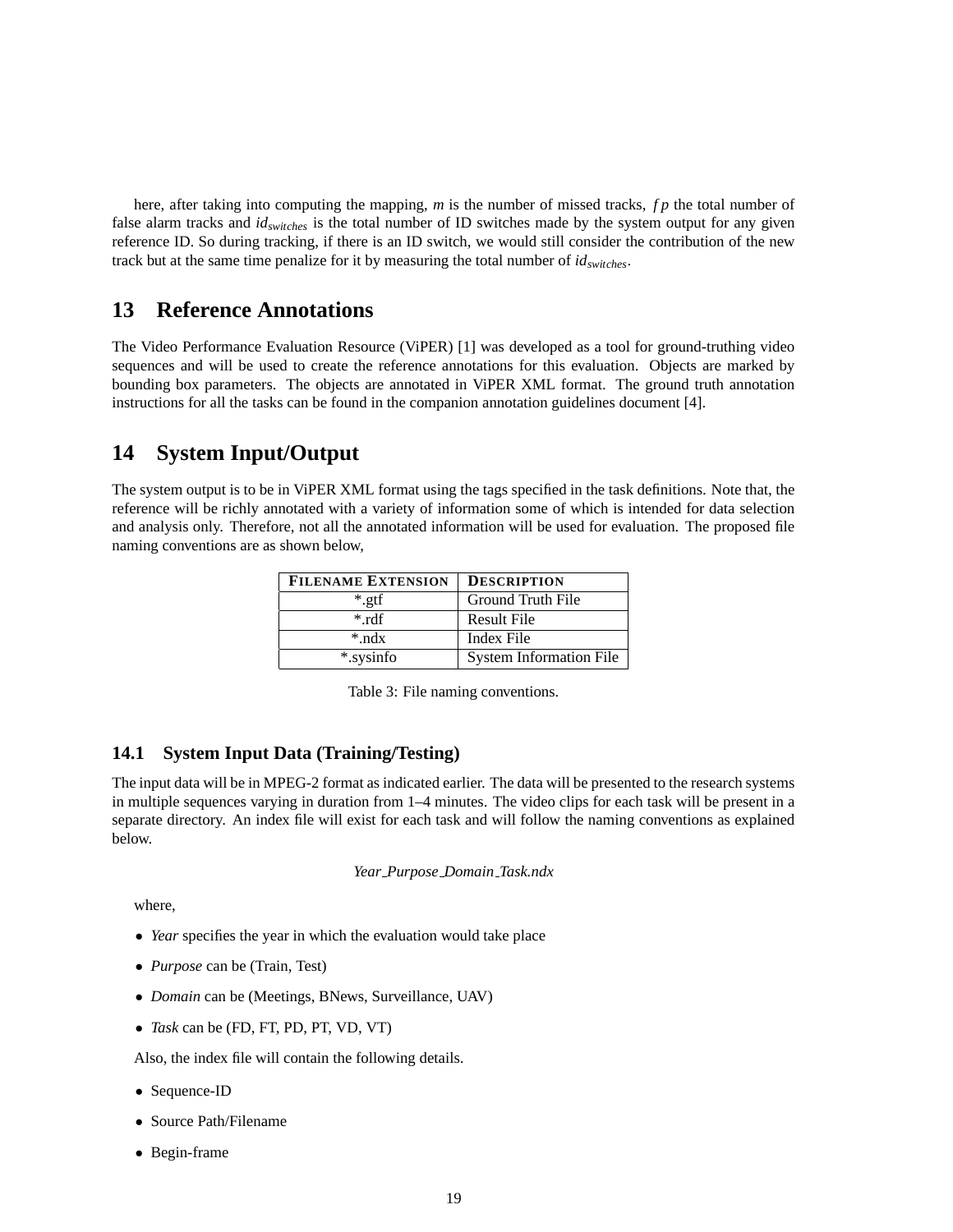• End-frame

where,

- **–** Sequence-ID is the input sequence ID which can take values (1 ... N*seq*)
- **–** Source Path/Filename is the path and filename of the original file from which the clip was extracted
- **–** Begin-frame is the frame number in the original source file when the clip begins
- **–** End-frame is the frame number in the original source file when the clip ends

Thus, together with the index filename and the information present in the file, we can uniquely identify a video clip and its original source file. Based on the *Sequence-ID*, we can map back to the original file with the details in the corresponding index file. The ground truth XML file will be present in the same directory, with the following naming convention.

#### *Year Purpose Domain Task Sequence-ID.gtf*

Each individual XML file will contain a header listing the tags used in the file and their possible values. For convenience a copy of the XML headers will be included in a separate *config* file.

### **14.2 System Output Data**

The primary submission from each site should use the equal error rate operating point setting for each algorithm/task combination.

The system output will be an XML based file conforming strictly with the ViPER schema. For an input sequence *Year Purpose Domain Task Sequence-ID*, the corresponding XML based output file should be named as *Site System P Year Purpose Domain Task Sequence-ID Run-ID.rdf*, correspondingly the contrastive submissions will be indicated as *Site System C Year Purpose Domain Task Sequence-ID Run-ID.rdf* where,

- *Site* is a terse site ID
- *System* is a terse system name
- *Submission Type* can be (P, C), where P:Primary (by default) and C:Contrastive (must indicate which is contrastive when there are multiple submissions).
- *Year* specifies the year in which the evaluation would take place
- *Purpose* can be (Train, Test)
- *Domain* can be (Meetings, BNews, Surveillance, UAV)
- *Task* can be (FD, FT, PD, PT, VD, VT)
- *Sequence-ID* is the input sequence ID which can take values (1 ... N*seq*)
- *Run-ID* can take values (1 ... N*run*)

The description tags provided in this section are comprehensive to all tasks. However, only a subset of the tags relevant to each task are to be provided as specified in Sections 2-7. *Although the reference annotations* and the system evaluations will be performed for only the I-frames, the systems will still be required to output *the tags for all the frames in the sequence.*

The common and specific tags that should be provided by the systems are,

- 1. Filename of the video sequence.
- 2. Object ID.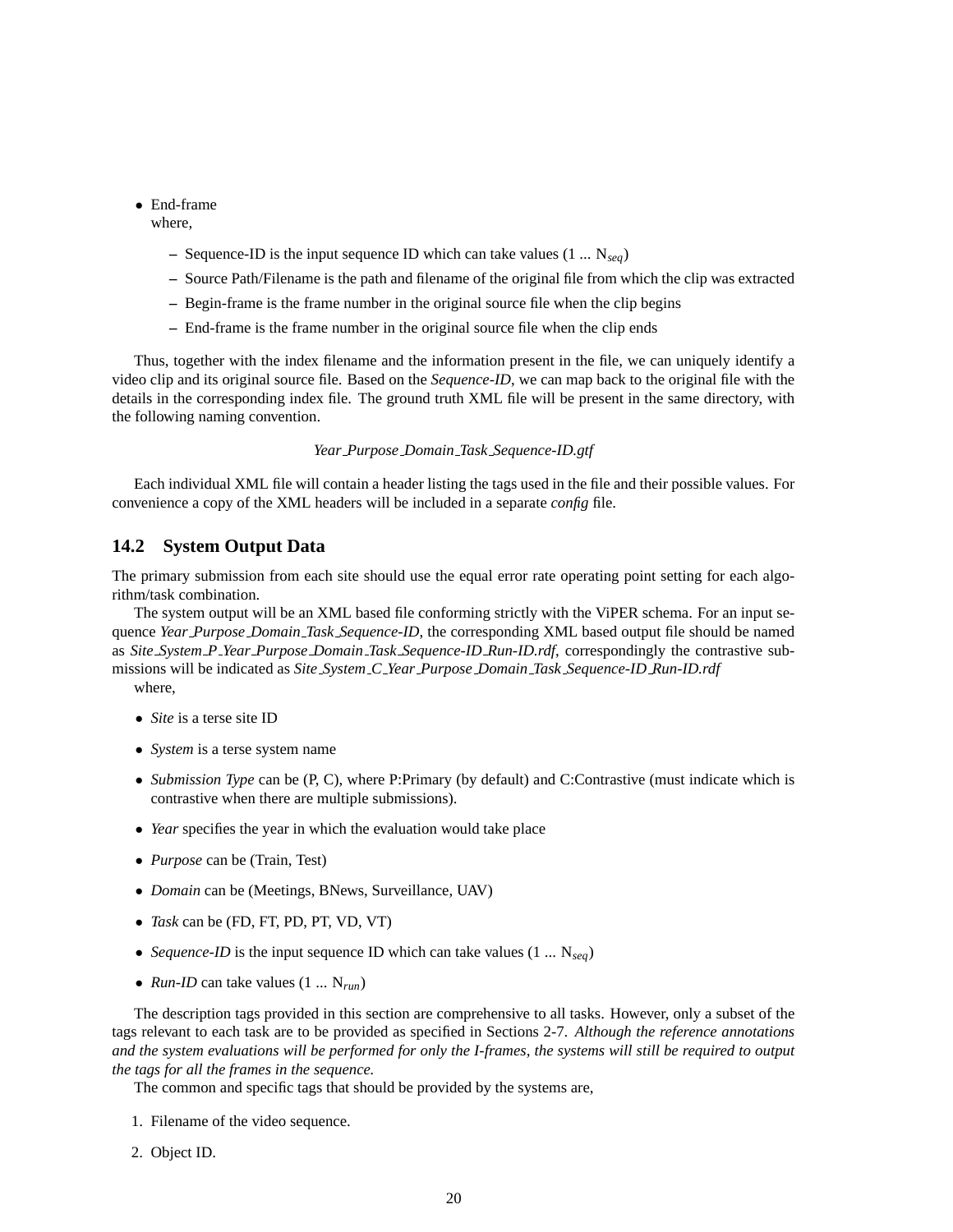- 3. Obox/Bbox specification (Obox if the box is oriented).
	- (a) rotation in degrees (if Obox specified).
- 4. Frame Number/Framespan.

## **15 Required System Information**

For each test run, a brief description of the system (algorithms, data, configuration) used to produce the system output must be provided along with your system output.). The system description information is to be provided in a file named: *Site System Year Purpose Domain Task Sequence-ID Run-ID.sysinfo* and placed in the directory alongside the similarly-named directories containing your system output. This file is to be formatted as follows:

- 1. Site name
- 2. System Identifier/Name and version
- 3. Submitter (contact Name and email)
- 4. System Description:
	- (a) Overview (high-level overview of system approach and configuration)
	- (b) Features (description of pertinent system features)
	- (c) Relationship to other runs (if this a comparative experiment, what other runs are related)
	- (d) Configuration (particular configuration for this run)
	- (e) Training (what training data was used and how was it employed)
	- (f) Source Data Processing (how was the test data processed)
	- (g) Equipment (what hardware was used, # of processors, type of processor, real and virtual memory, OS)
	- (h) Processing Speed (what is the Speed Factor for this run as defined in Section 15.1)
	- (i) Notes (any other notes regarding this system/run)
- 5. References: [list pertinent references]

### **15.1 Processing Speed Computation**

The processing speed for each system run should be calculated as specified below and cited in the System Information file for the experiment. These are compulsory details that have to be reported in the system description for each submitted run.

#### **15.1.1 Total Processing Time (TPT)**

The time to be calculated is the Total Processing Time (TPT) that it takes to process all parallel streams of recorded video provided (including ALL I/O) on a single CPU. TPT represents the time a system would take to process the recorded video input and produce the specified meta-data output as measured by a stopwatch. So that research systems that aren't completely pipelined aren't penalized, the "stopwatch" may be stopped between (batch) processes.

Note that TPT may exclude time to "warm up" the system prior to loading the test recordings (e.g., loading models into memory.)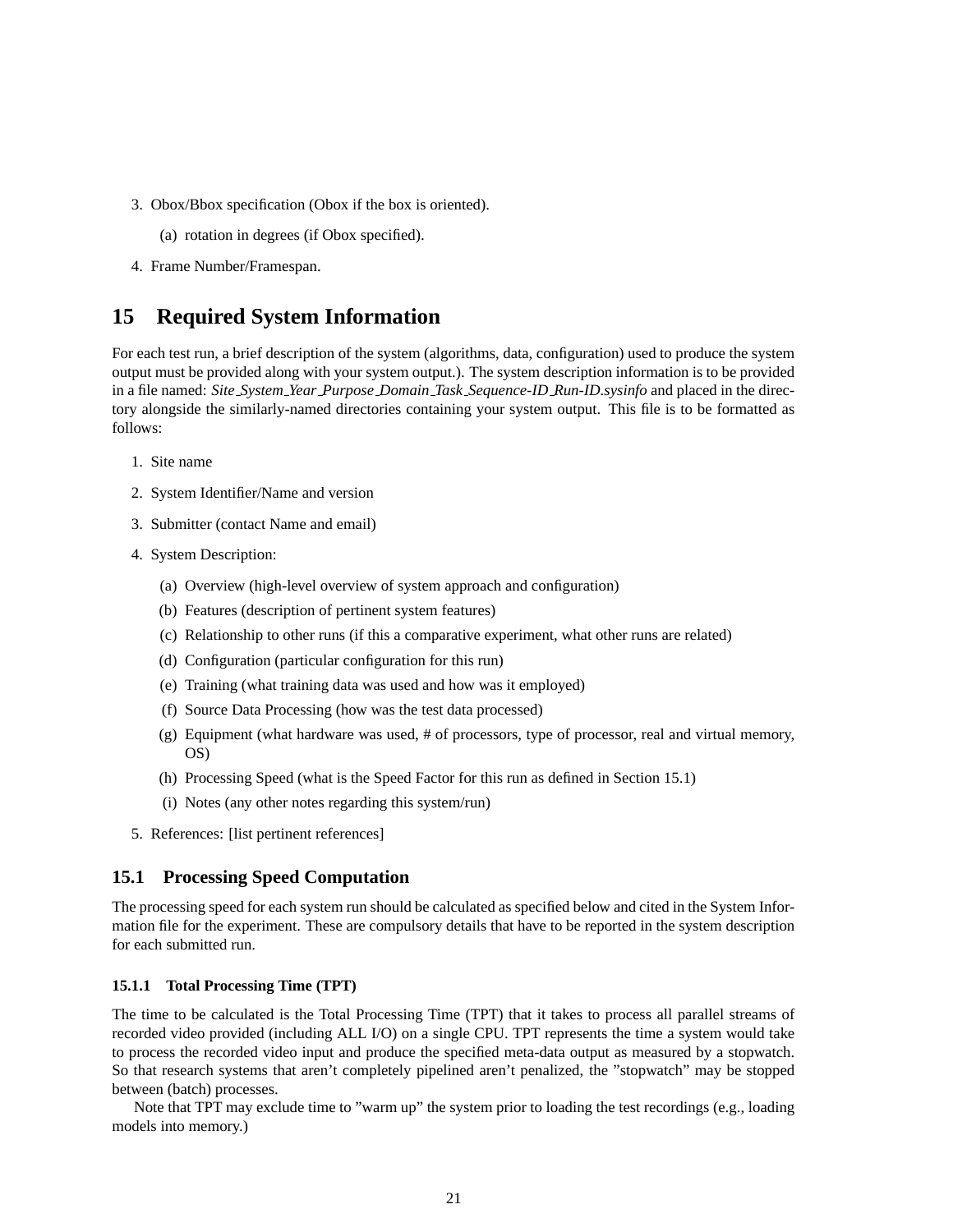#### **15.1.2 Source Signal Duration (SSD)**

In order to calculate the real-time factor, the duration of the source signal recording must be determined. The source signal duration (SSD) is the actual recording time for the video audio used in the experiment. This time is stream-independent and should be calculated across all video streams for multi-view recordings. It is therefore the wall-clock duration of the period of recording (even if multiple simultaneous recordings were used).

#### **15.1.3 Speed Factor (SF) Computation**

The speed factor (SF) (also known as "X" and "times-real-time") is calculated as follows:

$$
SF = \frac{TPT}{SSD}
$$

For example, a 1-hour news broadcast processed in 10 hours would have a SF of 10. And 5 minutes of surveillance video collected on 2 cameras simultaneously each processed in 30 minutes would have an SF of 12.

### **15.2 Reporting Your Processing Speed Information**

Although we encourage you to break out your processing time components into as much detail as you like, you should minimally report the above information in the system description for each of your submitted experiments in the form:

- TPT  $=$   $<$ FLOAT $>$
- $\bullet$  SSD =  $\lt$ FLOAT $>$
- $SF =$

## **16 Submission Instructions**

The system output XML files along with the corresponding System Information Files are to be *tar-ed* and then *gzipped*. For example, if the input sequences considered are 2006 Test BNews TDEng 1, 2006 Test BNews TDEng 2 and 2006 Test BNews TDEng 3, then

- The algorithm will use these sequences and output its results into a single XML file for each sequence in the same corresponding directory. Output file name should follow the file naming protocol presented in Section 14.2.
- Assume that the current working directory has all the sequences that the algorithm output is expected, all the XML files can then be compressed into a single file for submission by using the command, *tar -cvf Site System 2006 Test BNews TDEng Run-ID.tar \*.rdf* then, *tar -rvf Site System 2006 Test BNews TDEng Run-ID.tar \*.sysinfo* followed by gzip -9 Site\_System\_2006\_Test\_BNews\_TDEng\_Run-ID.tar which results in the file Site\_System\_2006\_Test\_BNews\_TDEng\_Run-*ID.tar.gz*.
- You can upload your file at this NIST site, details of which are listed below:
	- 1. ftp jaguar.ncsl.nist.gov
	- 2. log on with "anonymous" passwd: "your email address"
	- 3. cd /incoming/vace-eval

Once you upload the file please do e-mail the person involved the specific details (filename, filesize)

PS: As a security measure, you will not be able to see the file(s) after you upload it, so the only confirmation you will get is an ACK by e-mail.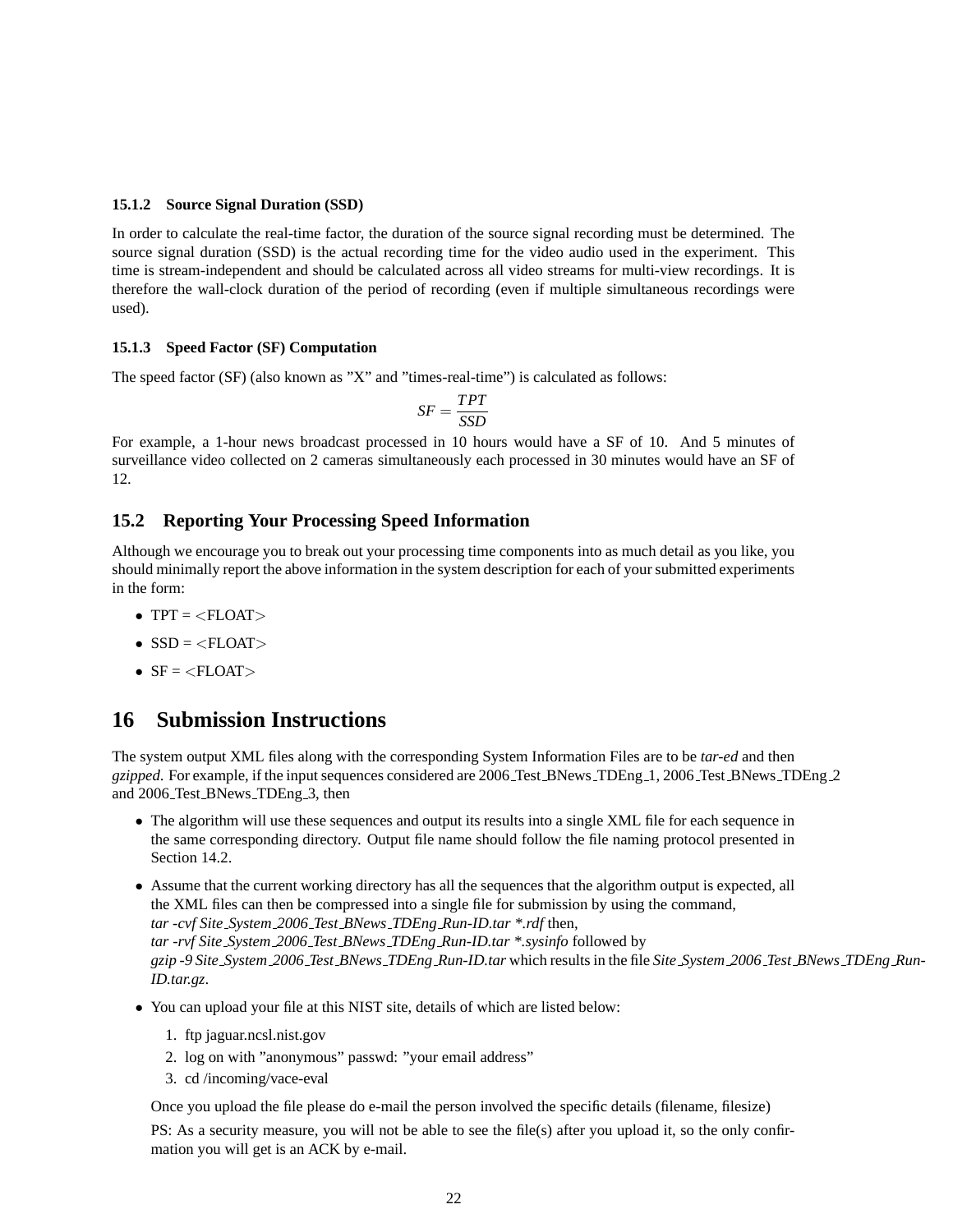## **17 Score Reporting**

The primary measures that are reported for the detection are the N-MODP and MODA with the appropriate thresholds (non-binary approach).

The primary measures that are reported for tracking are MOTA and MOTP. Again for a ROC–like analysis, we will use the same cost function weight settings as for the detection.

All these scores can be obtained by using the USF-DATE (USF-Detection And Tracking Evaluation) scoring package. The appropriate setting are described in the README file of the scoring package.

The exact flag settings used while scoring the SFDA-T and ATA-T measures on the system outputs are:

```
<prompt> usf_date GT_File SO_File Face -sfdat 0.2 -stdat 0.2
Need to update this as soon as the scoring software is ready for the
CLEAR metrics
```
The exact flag settings used while scoring the outputs and primarily getting out the false alarms and missed detect errors are as given below:

```
<prompt> usf_date GT_File SO_File Face -sfdat 0.2 -stdat 0.2 -binthres
Need to update this as soon as the scoring software is ready for the
CLEAR metrics
```
## **References**

- [1] D. Doermann and D. Mihalcik. Tools and techniques for video performance evaluation. In *ICPR*, volume 4, pages 167–170, 2000.
- [2] M. L. Fredman and R. E. Tarjan. Fibonacci heaps and their uses in improved network optimization algorithms. *Journal of ACM*, 34(3):596–615, Jul 1987.
- [3] J. R. Munkres. Algorithms for the assignment and transportation problems. *J. SIAM*, 5:32–38, 1957.
- [4] H. Raju and S. Prasad. Annotation Guidelines for Video Analysis and Content Extraction (VACE-II). Annotation Guidelines Document.